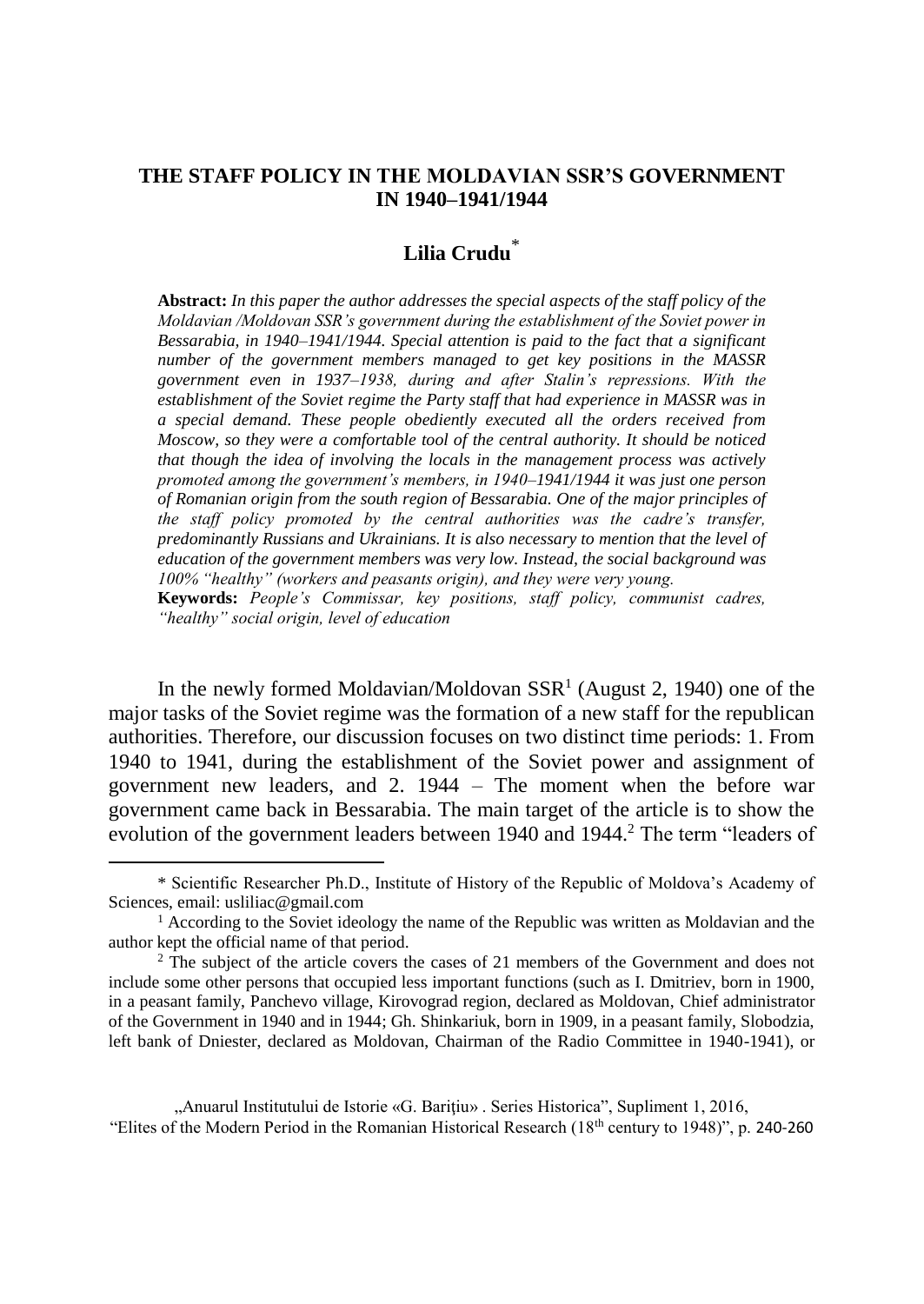government" is defined as: a part of the highest echelons of the nomenklatura – the making decision staff. The paper is based on documents consulted in the fund 51 of the Central Committee of the Communist Party of Moldova from Archive of Social and Political Organizations from Republic of Moldova (former Central Committee of the Communist Party of Moldova archive) and fund 2948 of the Presidium of the Supreme Soviet of Moldavian /Moldovan SSR from National Archive of the Republic of Moldova (former State Archive of the MSSR).

We have to take into account that during Stalin's purges<sup>3</sup> was exterminated the national elite formed in the 1920s, and in their place came people of Stalinist inspiration. The mass repressions freed functions for accelerated promotion of the cadres of the second-echelon positions in the party, producing important changes in the political class. The quick arrival of the new figures in the government, in the period of 1937-1939, brought on a major generation change. It is necessary to mention some people who were rapidly advanced to the high level posts and who belonged to the new generation of communists<sup>4</sup> such as: T. Konstantinov, Chairman of the Central Executive Committee (1938), Head of Government (April 1940), N. Mozolevsky, People's Commissar of Finance (1938), G. Antoseak, People's Commissar of Education (1938), V. Forş, Deputy People's Commissar of Education (1939), G. Soloviev, Deputy People's Commissar of Education (1937), I. Bobanov, Deputy People's Commissar of Health (1938), I. Moskovko, Empowered People's Commissariat for material provision of the USSR for MASSR (1939), F. Gonţa, Main Referee of the Government of MASSR (1937), L. Dyachenko, [Chief](http://www.multitran.ru/c/m.exe?t=6478557_1_2&s1=%F3%EF%F0%E0%E2%EB%FF%FE%F9%E8%E9%20%E4%E5%EB%E0%EC%E8)  [administrator](http://www.multitran.ru/c/m.exe?t=6478557_1_2&s1=%F3%EF%F0%E0%E2%EB%FF%FE%F9%E8%E9%20%E4%E5%EB%E0%EC%E8) of the Government (1937) and others.

Others were promoted in key positions of the government from the middle level of the Party, as for example is the case of N. Koval, who held the position until autumn 1940 as a Agronomist and from the fall of 1940 – People's Commissar of Agriculture, or S. Bondarchiuk, that during the period of 1934-1940 worked as a district prosecutor in Camenca (Kamenka), Dubăsari, Kotovsk (Birzula) and then he was named prosecutor of MSSR, or A. Shevchenko who served as the first secretary

functionaries with unidentified personal files (such as B. Rusnac, Chairman of the Radio Committee in 1944). Another representative is V. Dmitrienko, born on April 4, 1912, Shopino village, Belgorod County, Kursk gubernia in a peasants family, Russian, member of VKP (B) since 1938. He was the People's Commissar of Internal Affairs just for several months. In 1944 appears such function as People's Commissar of Defense that was occupied by A. Gervasiev (personal file not identified).

<sup>&</sup>lt;sup>3</sup> The general purges affected all Soviet institutions and at the same time they became a way of replacing cadres.

<sup>4</sup> This political elite constantly added new cadres called *vydvizhentsy,* which means persons who were promoted from working class or peasants.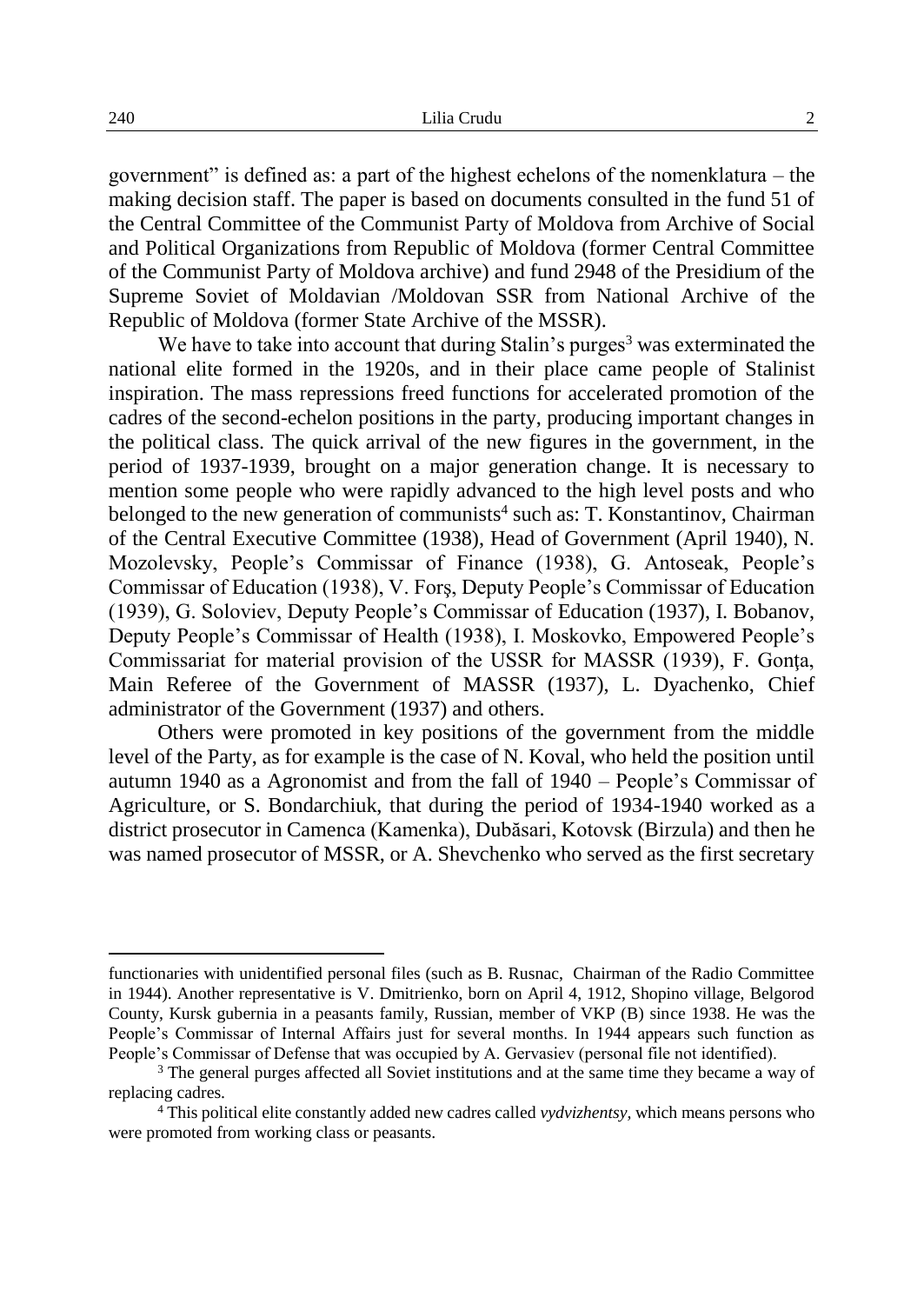of the District's Party Committee in Balta and was appointed in 1940 to the post of People's Commissar, and others.<sup>5</sup>

A major part was played by the political past of the government officials appointed to their positions in 1940-1941. Some people passed through the verification, like the case of A. Varvaretskaya – People's Commissar of Social Protection in the period of 1940-1951. The wave of repressions has affected her directly in August 1938, when she was expelled from the party as "enemy of the people" and arrested for organizing a series of diversions in the People's Commissariat for Public Health, where she served as Deputy People's Commissar. We do not know the reason, but probably because the repressions were in decline, on December 1, 1938, Varvaretskaya's file was closed on the grounds of lack of evidences, so she escaped from extermination. In the period of 1938-1940 she could occupy only the modest post of the chairman of the trade union committee of the medical staff of MASSR.

Lazar Kaganovich appreciating the purges of the party and state apparatus remarked that the whole stratum of people were arrested and exterminated. As it was mentioned, a violent replacement of generations and of the social structures had occurred. We have to note that the existing system was not able to prepare the new change of the body of cadres. That is why available human resources, loyal to the Soviet power, even if with different levels of education and culture, were in demand. In terms of social transformations of MSSR, it is important to consider the essential characteristics of this new generation that ascended to the top of the party and state hierarchy. We have to find out how and why they were able to get the top-level power positions. Which were the principal differences between the composition of government in 1940 and 1944? And how did they change after Stalin's repressions?

To answer these questions it is necessary to analyze the age, party membership, ethnic composition, social and geographical origin differences of the government officials, and study what level of education had the leaders of the government. The nominal lists of Narkoms (People's Comissar) for the period of 1940-1941 and 1944 is presented below, followed by a summary of the tables and graphs that helps to evaluate them.

<sup>5</sup> Other examples are as follows: G. Gorbunov, Chairman of the executive committee of Kodyma, then Deputy People's Commissar of Local Industry of the MSSR, N. Maximov, Chairman of the executive committee of Red Okny (Okna Roşie), in autumn 1940 – vice chairman of Gosplan.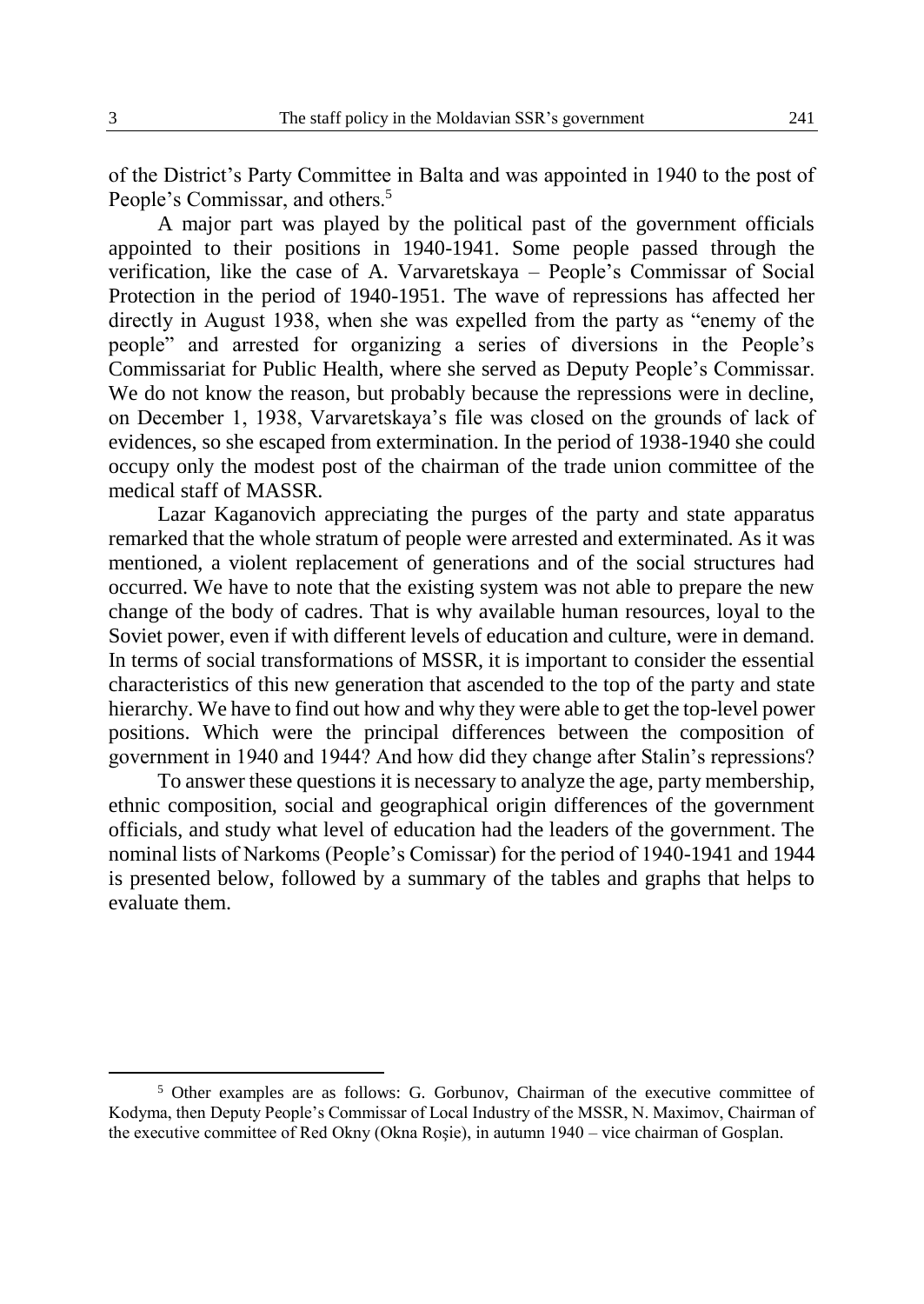| Name                                | Key position                    | Born | Age | Education  |
|-------------------------------------|---------------------------------|------|-----|------------|
| Konstantinov Tihon Anton            | Head of government              | 1898 | 42  | Secondary  |
| <b>Akimov Grigory Grigory</b>       | People's Commissar of Trade     | 1903 | 37  | Elementary |
| Antoseak Grigory Feodor             | Head of State Planning          | 1907 | 33  | Higher     |
|                                     | Committee (GOSPLAN)             |      |     |            |
| Bobanov Ilya Pantelei               | People's Commissar of Health    | 1893 | 47  | Higher     |
| <b>Butko Andrey Hariton</b>         | People's Commissar of State     | 1904 | 36  | Secondary  |
|                                     | Control                         |      |     |            |
| Fors Valentin Feodor                | People's Commissar of Education | 1909 | 31  | Higher     |
| Gonta Feofan Semen                  | People's Commissar of Justice   | 1900 | 40  | Higher     |
|                                     |                                 |      |     | incomplete |
| Dyachenko Luca Stepan               | People's Commissar of Forest    | 1902 | 38  | Secondary  |
|                                     | Industry                        |      |     | incomplete |
| Koval Nicolai Grigory               | People's Commissar of           | 1904 | 36  | Higher     |
|                                     | Agriculture                     |      |     |            |
| Mozolevsky Nicolai Nicolai          | People's Commissar of Finance   | 1903 | 37  | Elementary |
| Pokatilov <sup>7</sup> Piotr Yakov  | People's Commissar of Food      | 1902 | 38  | Higher     |
|                                     | Industry                        |      |     |            |
| Popovici Vasile Ivan                | People's Commissar of the Local | 1897 | 43  | Secondary  |
|                                     | Industry                        |      |     |            |
| Sazykin <sup>8</sup> Nicolai Stepan | People's Commissar of Internal  | 1910 | 30  | Higher     |
|                                     | Affairs (NKVD), from 18th of    |      |     |            |
|                                     | march 1941 People's Commissar   |      |     |            |
|                                     | of State Security (NKGB)        |      |     |            |
| Varvaretskaya Ana Nicolai           | People's Commissar of Social    | 1904 | 36  | Secondary  |
|                                     | Protection                      |      |     | incomplete |
| Shevchenko Alexei Piotr             | People's Commissar of Municipal | 1901 | 39  | Elementary |
|                                     | Economy                         |      |     |            |
| Soloviev Guriy Kuprian              | People's Commissar of Motor     | 1906 | 36  | Secondary  |
|                                     | Transport                       |      |     |            |
| Lukyanov Alexander Ivan             | Head of the Department for Arts | 1903 | 37  | Higher     |
| Samarkin Stepan Mihail              | Head of the Department for      | 1908 | 32  | Secondary  |
|                                     | Cinematography                  |      |     | unfinished |
| Volkov Nicolai Ivan                 | Head of the Department for      | 1901 | 39  | Secondary  |
|                                     | Roads                           |      |     |            |

## **Table no. 1. The 1940-1941 Government members (date of birth, age, education)<sup>6</sup>**

<sup>&</sup>lt;sup>6</sup> Source: Archive of Social and Political Organizations from Republic of Moldova, fund 51, inventory 1, file 34.

<sup>&</sup>lt;sup>7</sup> Lately since April 23, 1941 he was named the Secretary for local industry of Central Commettee of the Communist Party (of Bolshevik) of Soviet Moldova. After the war he returned to this position that he was occupying till his death in 1950.

<sup>&</sup>lt;sup>8</sup> After gaining experience in the MSSR, N. Sazykin was named the empowered of NKVD – NKGB of Estonia and in 1947 – the Deputy Minister of the State Security of Belorussian SSR.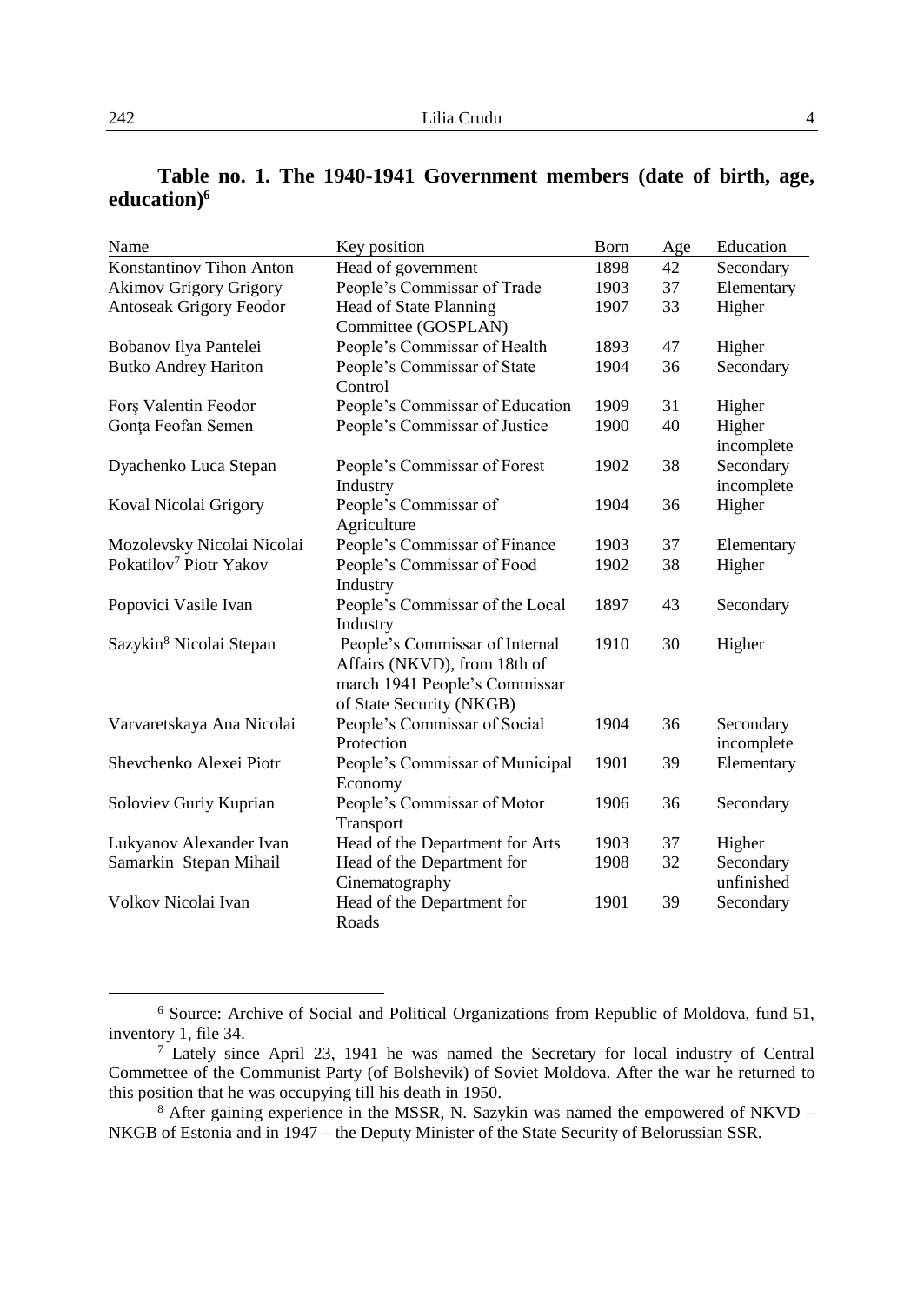| The staff policy in the Moldavian SSR's government<br>5 | 243                              |      |    |            |
|---------------------------------------------------------|----------------------------------|------|----|------------|
| Kushnarev Yakov Tihon                                   | Empowered People's               | 1903 | 37 | Secondary  |
|                                                         | Commissariat for transmission of |      |    |            |
|                                                         | the USSR for MSSR                |      |    |            |
| Moskovko Ivan Ivan                                      | Empowered People's               | 1892 | 48 | Elementary |
|                                                         | Commissariat for material        |      |    |            |
|                                                         | provision of the USSR for MSSR   |      |    |            |

# **Table no. 2 The 1940-1941 Government members (ethnicity, party membership and social origin)<sup>9</sup>**

| Name                                  | Social   | VKP(B) <sup>10</sup> | Declared  | Place of birth                                                                                                                  |
|---------------------------------------|----------|----------------------|-----------|---------------------------------------------------------------------------------------------------------------------------------|
|                                       | origin   | member               | Ethnicity |                                                                                                                                 |
| Konstantinov Tihon Anton              | peasants | since 1924           | Moldovan  | village of Horoshee,<br>Voroshilovgrad Region,<br>(now Lugansk Region),<br>Ukraine                                              |
| Akimov <sup>11</sup> Grigory Grigory  | workers  | since 1928           | Russian   | village of Siret, Chişinău,<br>Bessarabia                                                                                       |
| Antoseak <sup>12</sup> Grigory Feodor | workers  | since 1937           | Russian   | workers settlement<br>Surashevka, Amur Region,<br>Russia                                                                        |
| Bobanov Ilya Pantelei                 | peasants | since 1927           | Russian   | village of Jukovici<br>Smolensk Region, Russia                                                                                  |
| <b>Butko Andrey Hariton</b>           | workers  | since $1926$         | Ukrainian | city of Makeevka,<br>Voroshilovgrad Region,<br>(now Donetsk Region),<br>Ukraine                                                 |
| Fors Valentin Feodor                  | peasants | since 1932           | Moldovan  | village of Taslâc (Tashlyk),<br>Grigoriopol District, the left<br>bank of Dniester, (RASSM)                                     |
| Gonța Feofan Semen                    | peasants | since 1924           | Moldovan  | village of Baitaly, the left<br>bank of Dniester,<br>(RASSM) <sup>13</sup> , now Ananiev<br>District, Odessa Region,<br>Ukraine |
| Dyachenko Luca Stepan                 | peasants | since 1931           | Moldovan  | village of Yasinovo, Odessa<br>Region, Ukraine                                                                                  |

<sup>9</sup> Source: Archive of Social and Political Organizations from Republic of Moldova, fund 51, inv. 1, f. 34.

<sup>10</sup> All-Union Communist Party (of Bolsheviks).

<sup>&</sup>lt;sup>11</sup> Although in the personal file it is indicated that his father was a shoemaker, most probably he also had a peasant origin because it was not the only occupation in the country region.

 $12$  It is indicated in the personal file that he originated from a workers' settlement, from the family of a political convict though his father was from the Mokra village, Râbnița (Rybnitsa) district, left bank of Dniester.

<sup>&</sup>lt;sup>13</sup> As indicated in the document.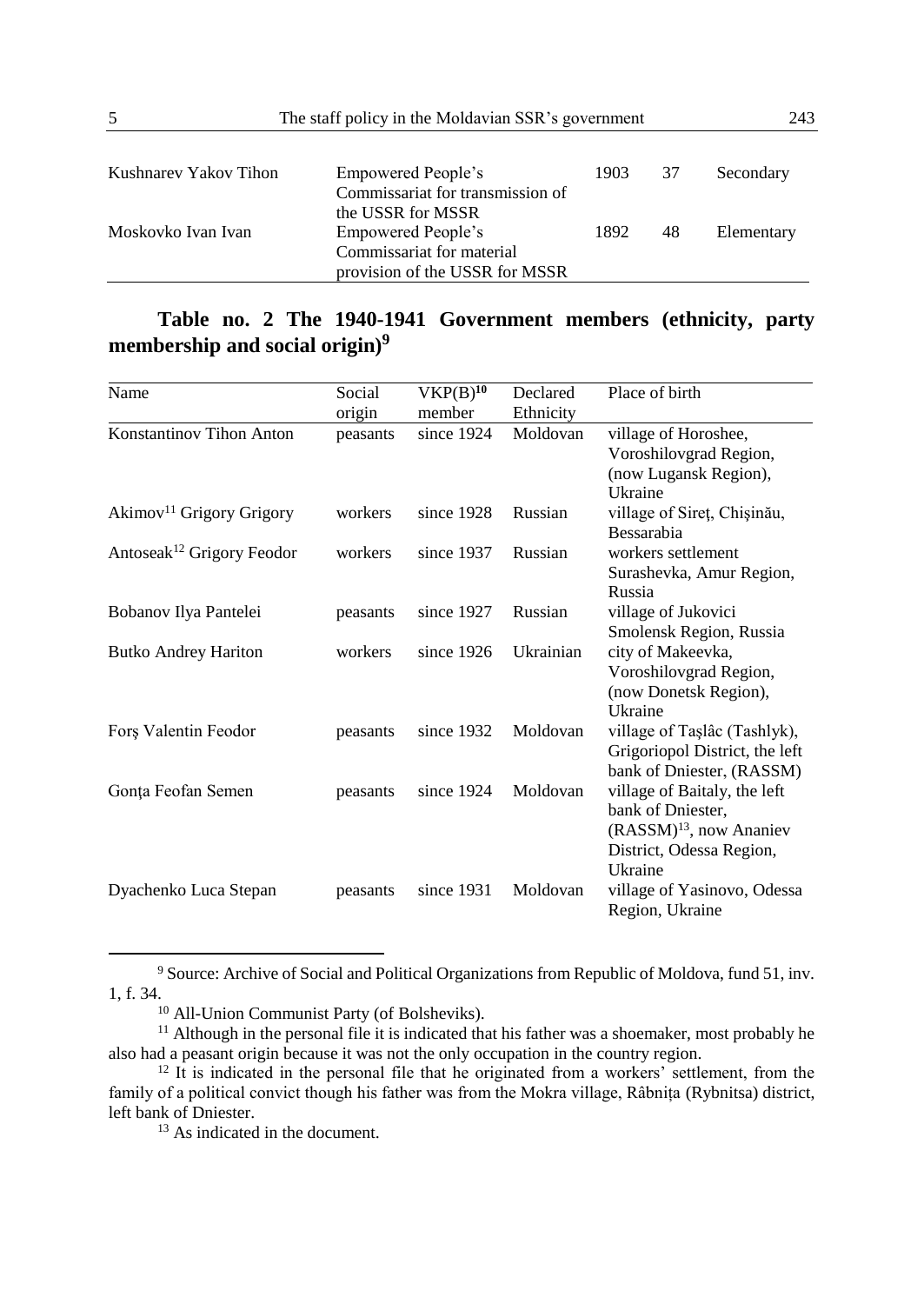| Koval Nicolai Grigory                 | peasants | since 1939   | Moldovan  | Camenca, the left bank of<br>Dniester, (RASSM) |
|---------------------------------------|----------|--------------|-----------|------------------------------------------------|
| Mozolevsky Nicolai Nicolai            | workers  | since $1926$ | Russian   | city of Tighina, Bessarabia                    |
| Pokatilov Piotr Yakov                 | workers  | since 1924   | Ukrainian | city of Herson, Ukraine                        |
| Popovici <sup>14</sup> Vasile Ivan    | workers  | since 1920   | Moldovan  | Bessarabia <sup>15</sup> (Izmail               |
|                                       |          |              |           | County)                                        |
| Sazykin Nicolai Stepan                | peasants | since 1939   | Russian   | village of Kolobovka,                          |
|                                       |          |              |           | Leningrad District,                            |
|                                       |          |              |           | Stalingrad Region (now                         |
|                                       |          |              |           | Volgograd Region), Russia                      |
| Varvaretskaya Ana Nicolai             | peasants | since 1932   | Moldovan  | village of Gonorata, the left                  |
|                                       |          |              |           | bank of Dniester,                              |
|                                       |          |              |           | $(RASSM)16$ , now Odessa                       |
|                                       |          |              |           | Region, Ukraine                                |
| Shevchenko Alexei Piotr               | workers  | since $1926$ | Ukrainian | city of Berezovka, Odessa                      |
|                                       |          |              |           | Region, Ukraine                                |
| Soloviev Guriy Kuprian                | peasants | since 1938   | Russian   | village of $$ oselova <sup>17</sup> ,          |
|                                       |          |              |           | Odessa Region, Ukraine                         |
| Lukyanov <sup>18</sup> Alexander Ivan | workers  | since 1924   | Moldovan  | village of Horoshee,                           |
|                                       |          |              |           | Voroshilovgrad District,                       |
|                                       |          |              |           | (now Lugansk Region),                          |
|                                       |          |              |           | Ukraine                                        |
| Samarkin Stepan Mihail                | workers  | since 1932   | Ukrainian | Ukraine <sup>19</sup>                          |
| Volkov Nicolai Ivan                   | peasants | since $1931$ | Moldovan  | village of Novo-                               |
|                                       |          |              |           | Gheorghievka, Odessa                           |
|                                       |          |              |           | Region, Ukraine                                |
| Kushnarev Yakov Tihon                 | peasants | since 1929   | Ukrainian | village of Malinovka,                          |
|                                       |          |              |           | Harkov Region, Ukraine                         |
| Moskovko Ivan Ivan                    | workers  | since $1926$ | Ukrainian | city of Yanpole, Summy                         |
|                                       |          |              |           | Region, Ukraine                                |

<sup>&</sup>lt;sup>14</sup> We do not know the village of origin but he was definitely from the country region.

<sup>&</sup>lt;sup>15</sup> As indicated in the personal file where the exact place of birth is missing. We could only deduce that it was in Izmail County. Only in his personal file from the Party College of Control in 1951 he mentioned that at age of 10 he with his family settled in Leova town from the South of Bessarabia. The family came from Cernoguz village, Bukovina. Archive of Social and Political Organizations from Republic of Moldova, fund 51, inv. 37, f. 3349, l. 2.

<sup>16</sup> As indicated in the document.

<sup>&</sup>lt;sup>17</sup> Unclear writing in the document; we could only discern the ending string of the toponym.

<sup>&</sup>lt;sup>18</sup> He also has a peasant origin because his first non-peasant occupation took place in 1915–1918 (scribe apprentice) in his native village.

 $19$  Detailed data is missing.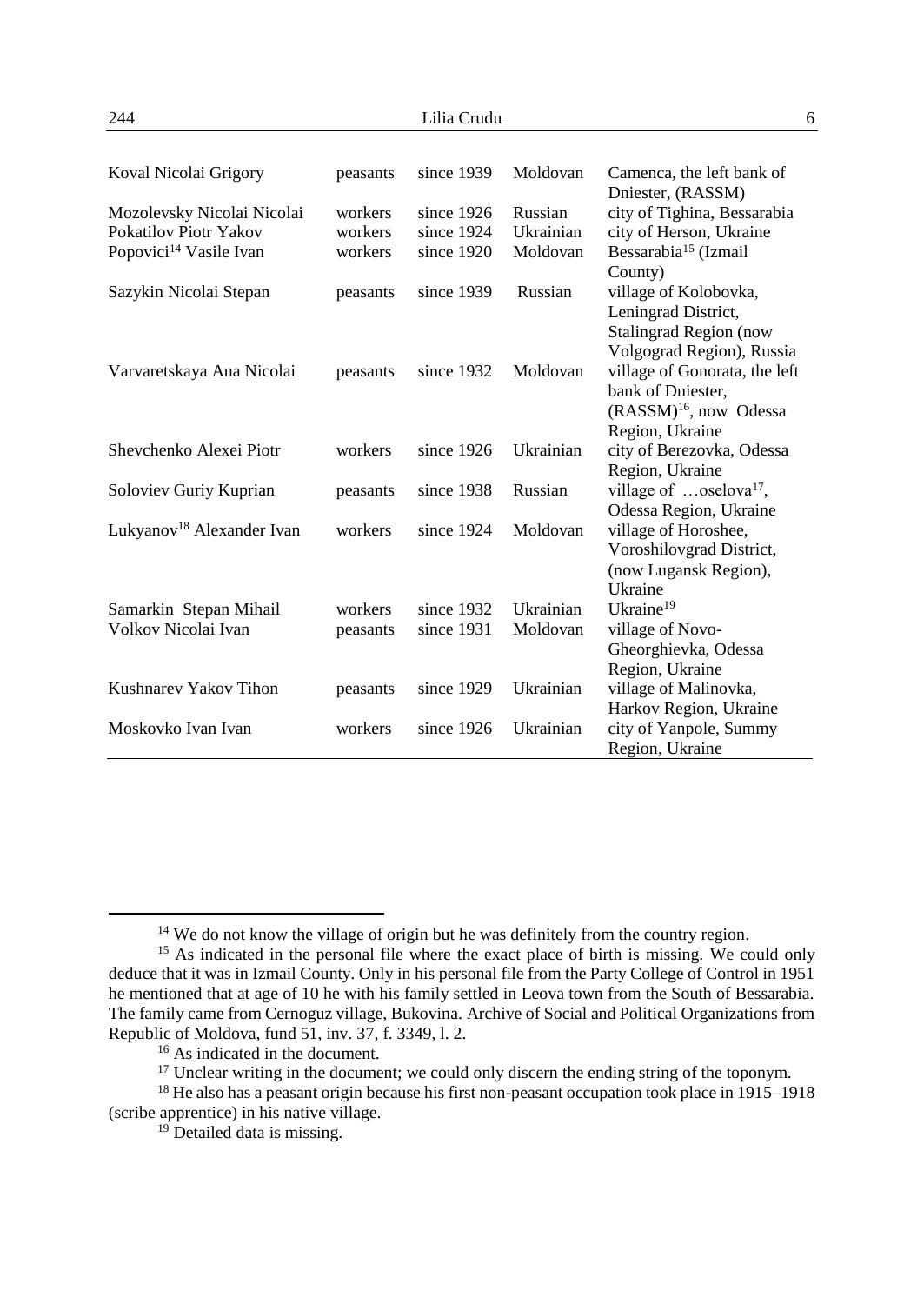| Name                                    | Key position                                                   | Born | Age | Education               |
|-----------------------------------------|----------------------------------------------------------------|------|-----|-------------------------|
| Konstantinov Tihon Anton                | Head of government                                             | 1898 | 46  | Secondary               |
| <b>Akimov Grigory Grigory</b>           | People's Commissar of Trade                                    | 1903 | 41  | Elementary              |
| Antoseak Grigory Feodor                 | Head of State Planning Committee<br>(GOSPLAN)                  | 1907 | 37  | Higher                  |
| Bobanov Ilya Pantelei                   | People's Commissar of Health                                   | 1893 | 51  | Higher                  |
| Poloz Piotr Matvei                      | Commissar<br>People's<br><b>State</b><br>of<br>Control         | 1902 | 42  | Secondary               |
| Radul Macariy Mihai                     | People's Commissar of Education                                | 1910 | 34  | Higher                  |
| Bondarenko Vasile Marc                  | People's Commissar of Justice                                  | 1903 | 41  | Secondary<br>incomplete |
| Dyachenko <sup>21</sup> Luca Stepan     | Commissar<br>People's<br>of Forest<br>Industry                 | 1902 | 42  | Secondary<br>incomplete |
| Koval Nicolai Grigory                   | People's Commissar of Agriculture                              | 1904 | 40  | Higher                  |
| Mozolevsky Nicolai Nicolai              | People's Commissar of Finance                                  | 1903 | 41  | Elementary              |
| Turcan <sup>22</sup> Kiril Ivan         | Commissar<br>of<br>People's<br>Food<br>Industry                | 1900 | 44  | Higher<br>unfinished    |
| Popovici Vasile Ivan                    | People's Commissar of the Local<br>Industry                    | 1897 | 47  | Secondary               |
| Mordovets <sup>23</sup> Iosif Lavrentiy | People's<br>Commissar<br>of<br><b>State</b><br>Security (NKGB) | 1899 | 45  | Higher                  |
| Varvaretskaya Ana Nicolai               | People's Commissar<br>Social<br>of<br>Protection               | 1904 | 40  | Secondary<br>incomplete |
| Shevchenko Alexei Piotr                 | People's Commissar of Municipal<br>Economy                     | 1901 | 43  | Elementary              |
| Bezrodny Nicolai Alexei                 | Commissar<br>People's<br>Motor<br>of<br>Transport              | 1903 | 41  | Elementary              |
| Kutkovetsky Yakov Afanasi               | Head of the Department for Arts                                | 1907 | 37  | Secondary               |
| Markeev <sup>24</sup> Mihail Ivan       | People's Commissar of Internal                                 | 1905 | 39  | Secondary               |

#### **Table no. 3 The 1944 Government members (date of birth, age, education)20**

<sup>20</sup> Source: Archive of Social and Political Organizations from Republic of Moldova, fund 51, inv. 1, f. 32, 34; inv. 2, f. 97.

Moskovko Ivan Ivan Ivan Head of the Department for Roads 1892 52 Elementary

Affairs (NKVD)

<sup>21</sup> During 1944 Dychenko was transferred from this position, being named Chief administrator of the Government. He occupied this position untill 1946 and later during 1949-1973. In his place, on July 17, 1944 was named A. Oleynik.

 $22$  In the period of 1941–1944 K. Turcan was named a Permanent Representative of MSSR in Moscow.

<sup>23</sup> Only în 1955 he lost his position. During 1955-1956 he worked in the Ministery of Municipal Economy as a Head of Human Resourses Department and after that he retired.

 $24$  Having the experience of sovetisation in Western Ukraine and Belorussia (1939) M. Markeev was appointed to the position of the Minister of Internal Affairs of MSSR on April 1, 1944 and occupied it until April 3, 1946. In 1946 he was transferred to the [Mari Autonomous Soviet Socialist Republic a](http://www.multitran.ru/c/m.exe?t=3398668_1_2&s1=%CC%E0%F0%E8%E9%F1%EA%E0%FF%20%C0%E2%F2%EE%ED%EE%EC%ED%E0%FF%20%D1%EE%E2%E5%F2%F1%EA%E0%FF%20%D1%EE%F6%E8%E0%EB%E8%F1%F2%E8%F7%E5%F1%EA%E0%FF%20%D0%E5%F1%EF%F3%E1%EB%E8%EA%E0)s a Minister of Internal Affairs.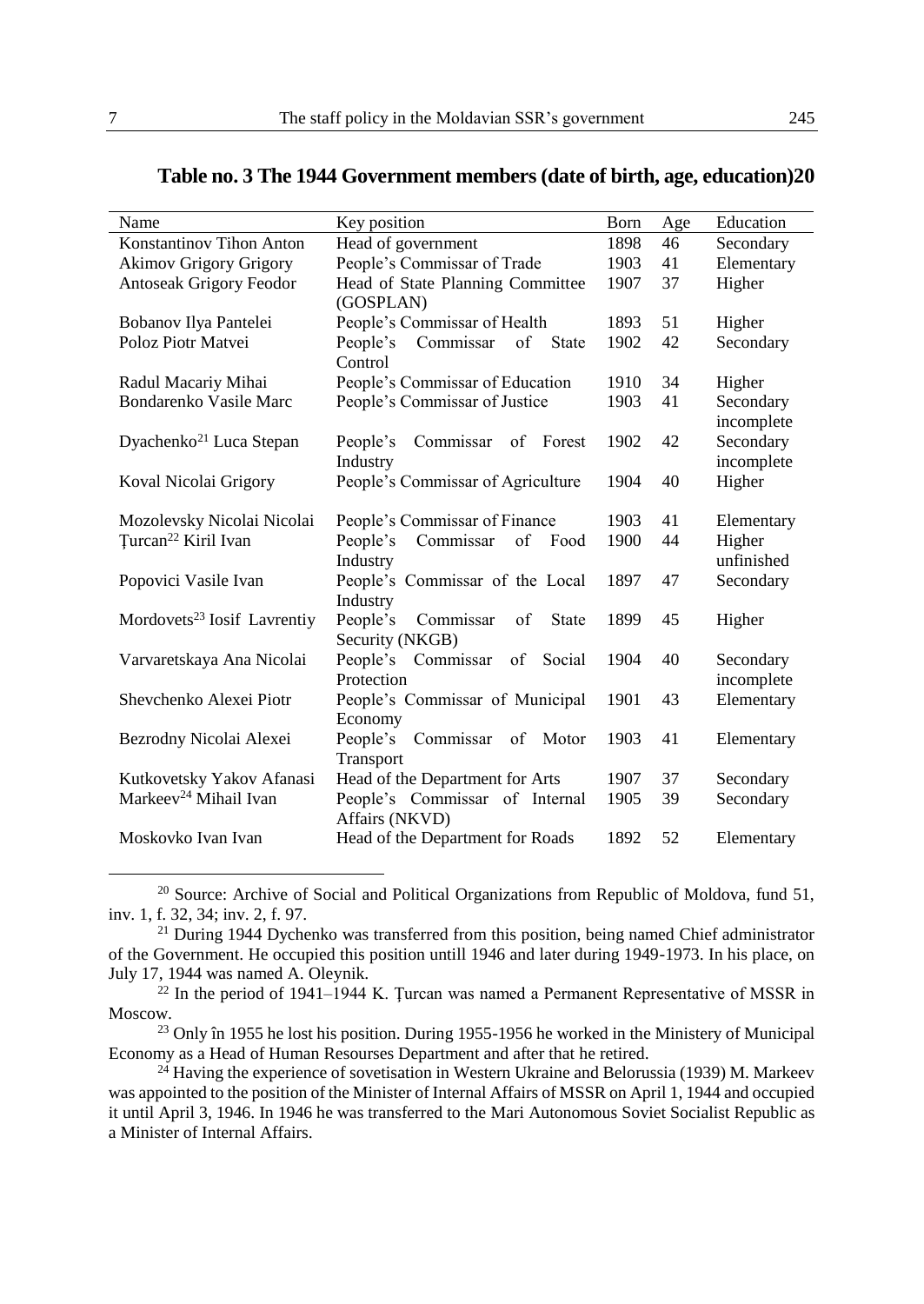| 246                     | Lilia Crudu                                                                                | 8 |            |
|-------------------------|--------------------------------------------------------------------------------------------|---|------------|
| Kushnarev Yakov Tihon   | Empowered People's Commissariat 1903 41                                                    |   | Secondary  |
| Damaskin Vasile Nikifor | for transmission of the USSR for<br><b>MSSR</b><br>Empowered People's Commissariat 1903 43 |   | Elementary |
|                         | for material provision of the USSR<br>for MSSR                                             |   |            |

# **Table no. 4. The 1944 Government members (ethnicity, party membership and social origin)<sup>25</sup>**

| Name                          | Social<br>origin | Member<br>of the<br>VKP(B) | Declared<br>Ethnicity | Place of birth                                                                         |
|-------------------------------|------------------|----------------------------|-----------------------|----------------------------------------------------------------------------------------|
| Konstantinov Tihon Anton      | peasants         | since<br>1924              | Moldovan              | village of Horoshee,<br>Voroshilovgrad region,<br>(now Lugansk Region),<br>Ukraine     |
| <b>Akimov Grigory Grigory</b> | workers          | since<br>1928              | Russian               | village of Siret, Chisinău,<br>Bessarabia                                              |
| Antoseak Grigory Feodor       | workers          | since<br>1937              | Russian               | workers settlement<br>Surashevka, Amur Region,<br>Russia                               |
| Bobanov Ilyja Pantelei        | peasants         | since<br>1927              | Russian               | village of Jukovici<br>Smolensk Region, Russia                                         |
| Poloz Piotr Matvei            | peasants         | since<br>1927              | Moldovan              | village of Dikovka, Herson<br>Region, Ukraine                                          |
| Radul Macarii Mihai           | peasants         | since<br>1940              | Moldovan              | village of Martonosha,<br>Kirovograd Region,<br>Ukraine                                |
| Bondarenko Vasile Marc        | peasants         | since<br>1927              | Ukrainian             | village of Iunakovka,<br>Summy Region, Ukraine                                         |
| Dyachenko Luca Stepan         | peasants         | since<br>1931              | Moldovan              | village of Yasinovo, Odessa<br>region, Ukraine                                         |
| Koval Nicolai Grigory         | peasants         | since<br>1939              | Moldovan              | Camenca, the left bank of<br>Dniester, (RASSM)                                         |
| Mozolevsky Nicolai Nicolai    | workers          | since<br>1926              | Russian               | city of Tighina, Bessarabia                                                            |
| Turcan Kiril Ivan             | peasants         | since<br>1939              | Moldovan              | village of Plot, Râbnița<br>(Rybnitsa) District, the left<br>bank of Dniester, (RASSM) |
| Popovici Vasile Ivan          | workers          | since<br>1920              | Moldovan              | Bessarabia (Izmail County)                                                             |
| Mordovets Iosif Lavrentiy     | peasants         | since<br>1929              | Ukrainian             | village of Nedaovoda,<br>Krovoi Rog District,<br>Dnepropiotrovsk Region,<br>Ukraine    |

<sup>25</sup> Source: Archive Social and Political Organizations from Republic of Moldova, fund 51, inv. 1, f. 32, 34; inv. 2, f. 97.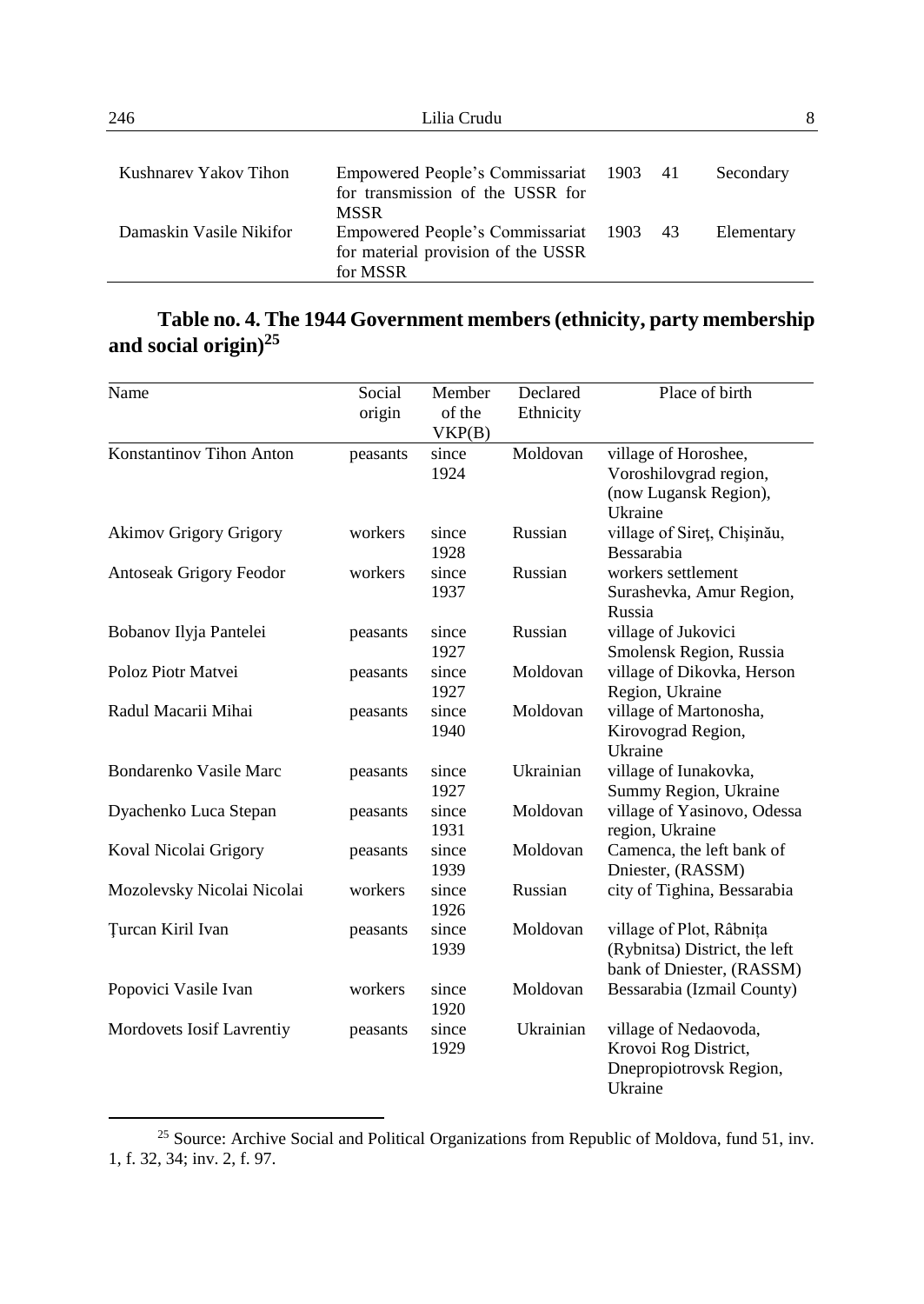| Varvaretskaya Ana Nicolai | peasants | since<br>1932 | Moldovan  | village of Gonorata, the left<br>bank of Dniester.<br>(RASSM), now Odessa<br>Region, Ukraine. |
|---------------------------|----------|---------------|-----------|-----------------------------------------------------------------------------------------------|
| Shevchenko Alexei Piotr   | workers  | since<br>1926 | Ukrainian | city of Berezovka, Odessa<br>Region, Ukraine                                                  |
| Bezrodny Nicolai Alexei   | peasants | since<br>1927 | Ukrainian | village of Kirniciki, Odessa<br>Region, Ukraine                                               |
| Kutkovetsky Yakov Afanasi | peasants | since<br>1930 | Moldovan  | Camenca, the left bank of<br>Dniester, (RASSM)                                                |
| Markeev Mihail Ivan       | workers  | since<br>1926 | Russian   | city of Syzran, Samara<br>region, Russia                                                      |
| Damaskin Vasile Nikifor   | peasants | since<br>1931 | Moldovan  | village of Dobranka,<br>Odessa Region, Ukraine                                                |
| Kushnarev Yakov Tihon     | peasants | since<br>1929 | Ukrainian | village of Malinovka,<br>Harkov Region, Ukraine                                               |
| Moskovko Ivan Ivan        | workers  | since<br>1926 | Ukrainian | city of Yanpole, Summy<br>Region, Ukraine                                                     |

**Graph no. 1. Age of People's Commissars, 1940-1941 and 1944**



It is easy to observe, on Table no. 1 and no. 3, and Graph no. 1, that most of the leaders of the government from 1940-1941 and 1944 were born between 1900 and 1910, presenting a most normal phenomenon after Stalin's repression. Their numbers remained relatively constant in the two time-periods (see Table no. 1 and no. 3, and Graph no. 1 for details). One can note that the new government leaders were very young; the overwhelming majorities (i.e. about 83%) were aged up to 40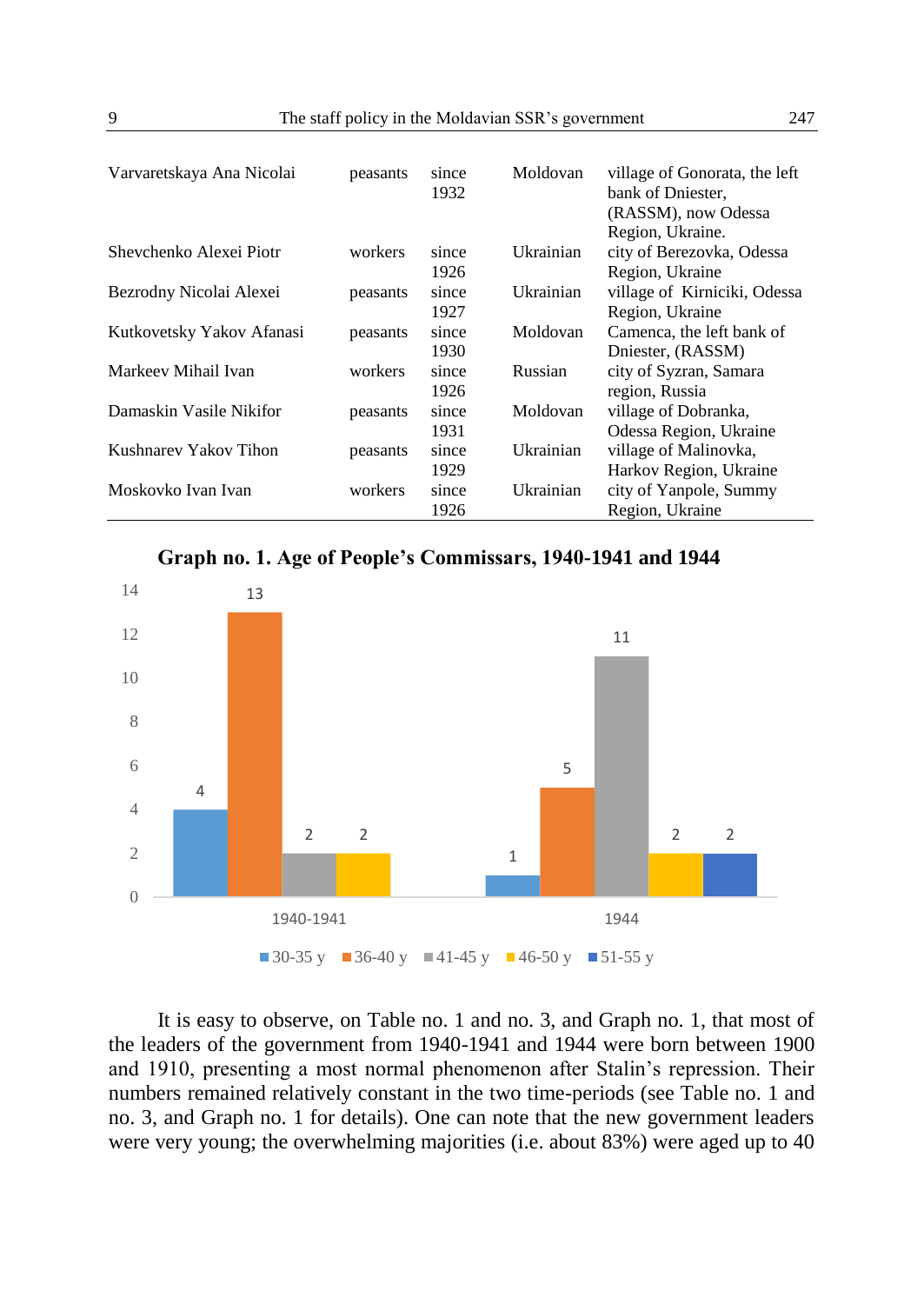years. The youngest leader in the period of the 1940-1941, N. Sazykin who headed the People's Commissar of Internal Affairs (NKVD), was 30 years old and V. Forş, People's Commissar of Education, was 31 years old. By comparison, in the government of 1944 was only one person aged up to 35 years: M. Radul, also like Forş, was a People's Commissar of Education. So we can see that in the government were recruited more and much younger people. At the same time, Stalin's new generation in 1940-1941 and 1944 was the major force in the government. Only four persons in both cases were born before 1900, and only two government figures were over 45 years of age in 1940-1941 and respectively in the 1944 period over 50 years of age. The oldest members of the government for both time-periods were I. Moskovko and I. Bobanov.



**Graph no. 2. Education level of People's Commissars, 1940-1941 and 1944**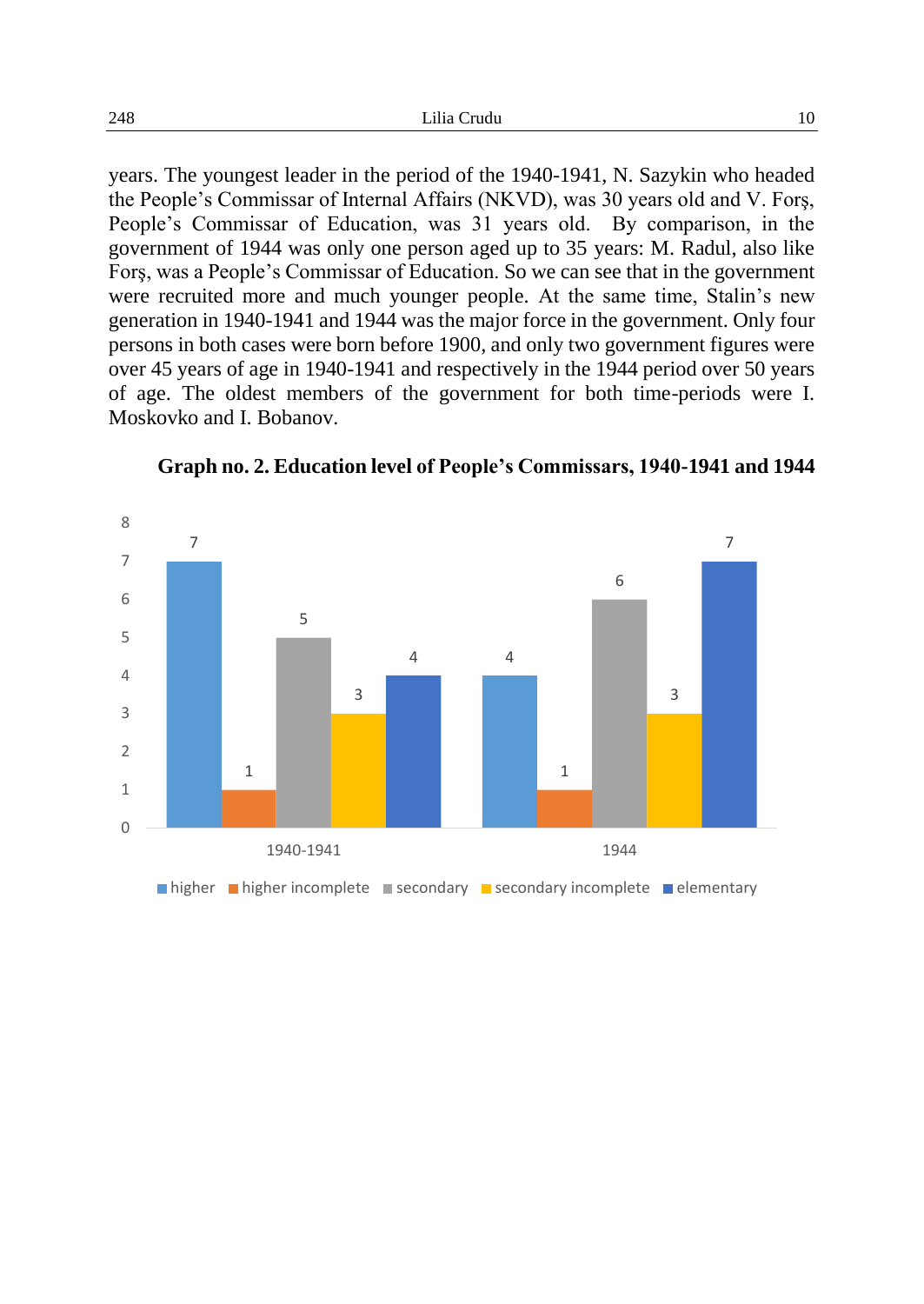



In 1940-1941 the priority was given to people with higher education, preferably from MASSR or regions in the vicinity, especially from Ukraine. During the repressions were removed educated persons and therefore there was a massive shortage of educated cadres. As it can be seen from Table no. 1 and Graph no. 2, among the heads of commissariats from government 1940-1941 only 7 people (33%) had higher education (this group included the following members of the executive body: N. Koval, G. Antoseak, I. Bobanov, V. Forş, P. Pokatilov, N. Sazykin, A. Lukyanov). The figures will decrease significantly for 1944, to just 4 persons (18%) (N. Koval, G. Antoseak, I. Bobanov, M. Radul). The majority of the leaders of the government in both cases had only elementary,  $26$  secondary and secondary unfinished education.<sup>27</sup> Even the head of the government, T. Konstantinov had only secondary education. Therefore the new generation often could not cope with the challenges.

<sup>26</sup> Elementary education is normally completed in 3-4 years.

<sup>&</sup>lt;sup>27</sup> This category includes persons who studied in the specialized secondary schools, ordinary general schools or party schools, and also communist universities.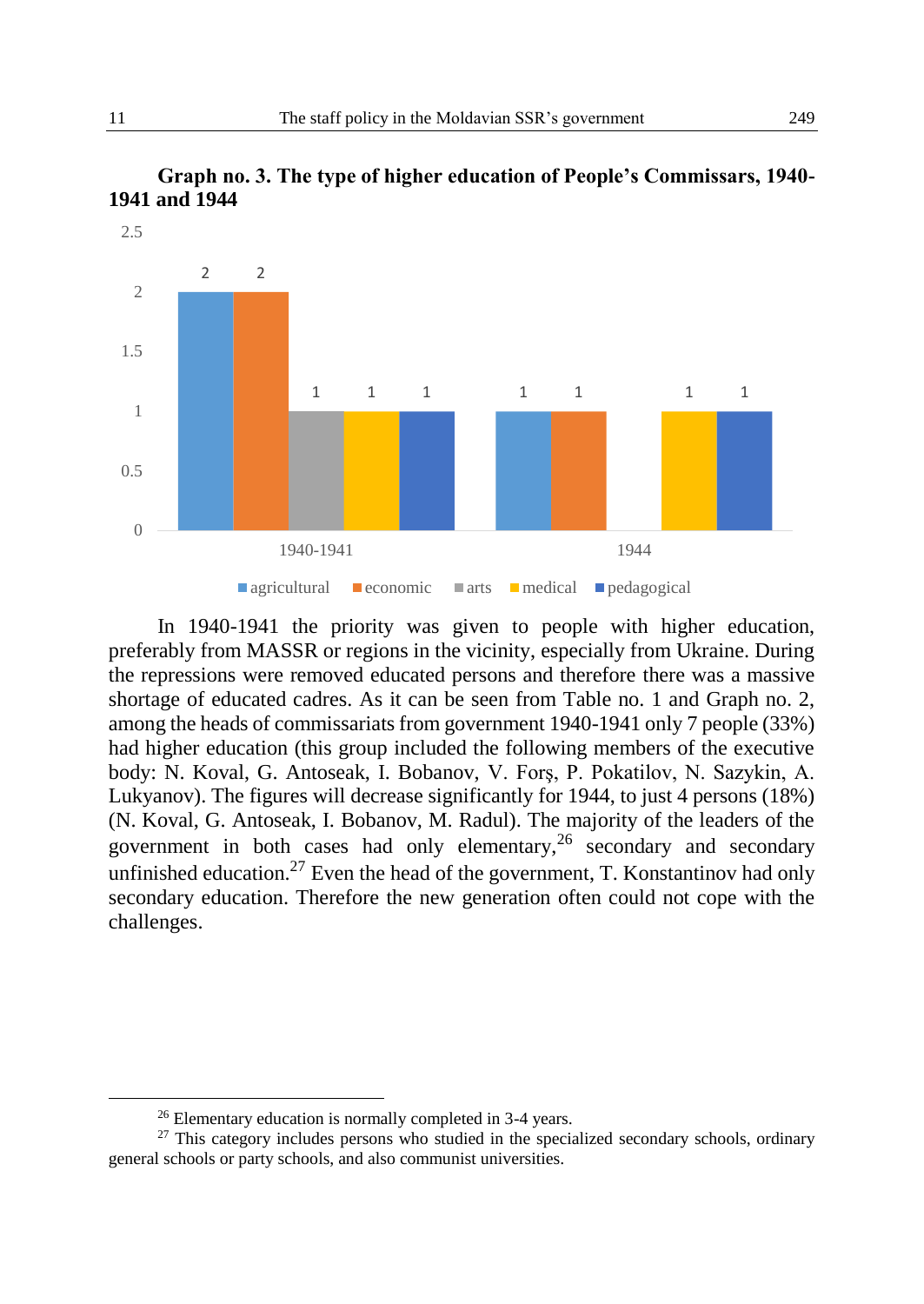



**Graph no. 5. Age of joining the Party for People's Commissars, 1940-1941**

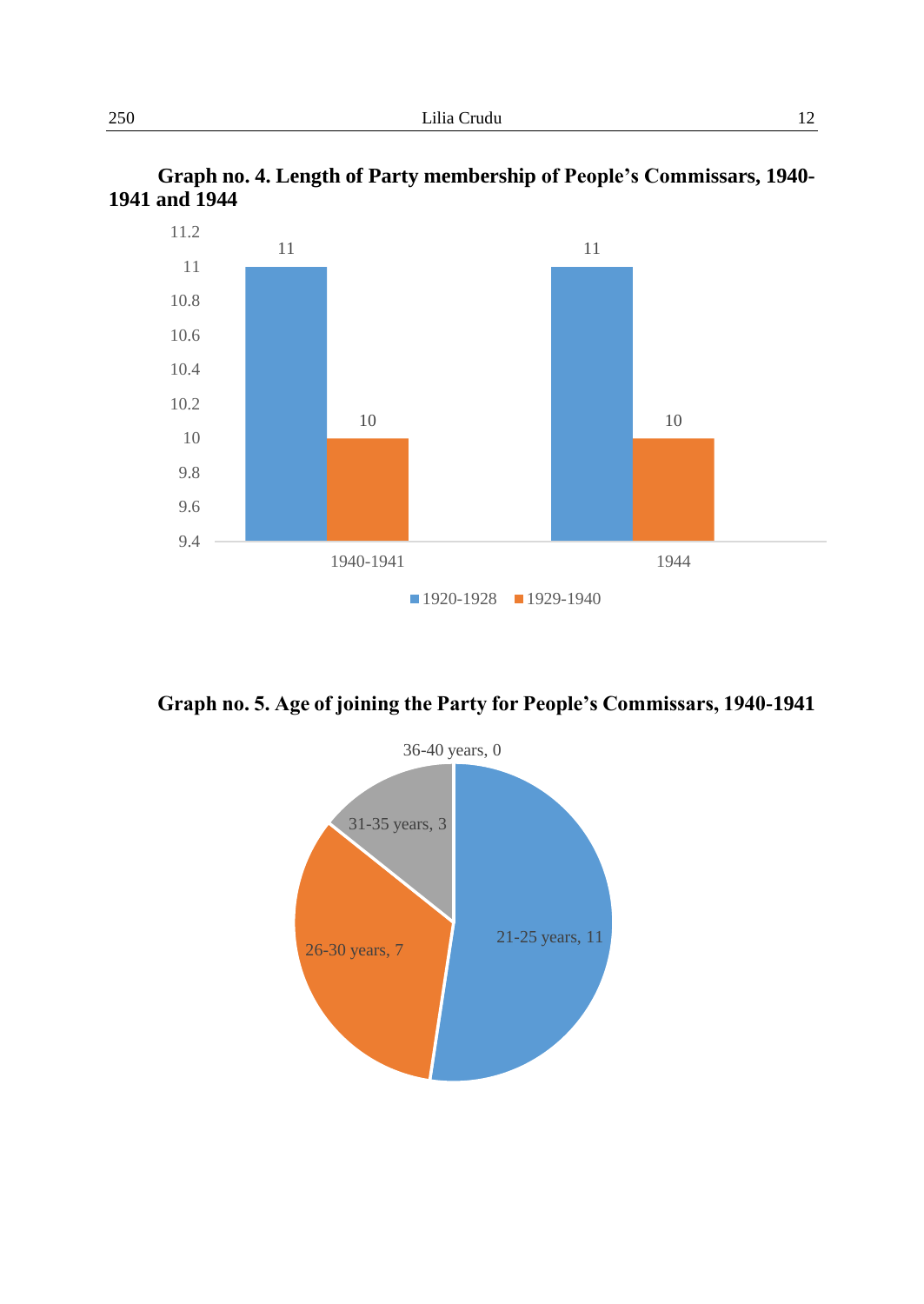

#### **Graph no. 6. Age of joining the Party for People's Commissars, 1944**

The competent people were rarely appointed to leadership positions if they were not party members. Even the best specialists were not named to high functions if they did not join the party. The principal criteria for selecting cadres became the evolution of one's political profile. Thus only those who became members of the All-Union Communist Party (of Bolsheviks) had a chance to get to the top of the Party and state hierarchy. Although we do not have complete data for all leaders of government but, it can be seen in both cases that they all had the USSR Party membership card (see Table no. 2 and no. 4). 11 people (52%) joined the party between 1920 and 1928. This index is true for both governments. Another 10 persons in each of the both cases had become party members in the period of 1929 and 1940, when there was a need to increase the number of party members. Only one person, Popovici, had long-term party experience. He was being enrolled in its lines since 1920. We do not know yet many details about the political past of Popovici and how he escaped the Stalinist repressions. But the fact is that he was used by the Soviet authorities as indigenous element and also with a solid party experience. In order to dominate the republican staff a special attention was paid on biographical compromising information that helped to annihilate any person who was "uncomfortable". Later in 1949 Popovici would be dismissed because he was considered compromised in the face of the new power.

With regard to the age of joining the party, by members of the government, Graphs no. 5 and no. 6 highlight that all of them enrolled while still very young. After the purges between 1933 and 1938 there were no government members with experience in any political party prior to 1917.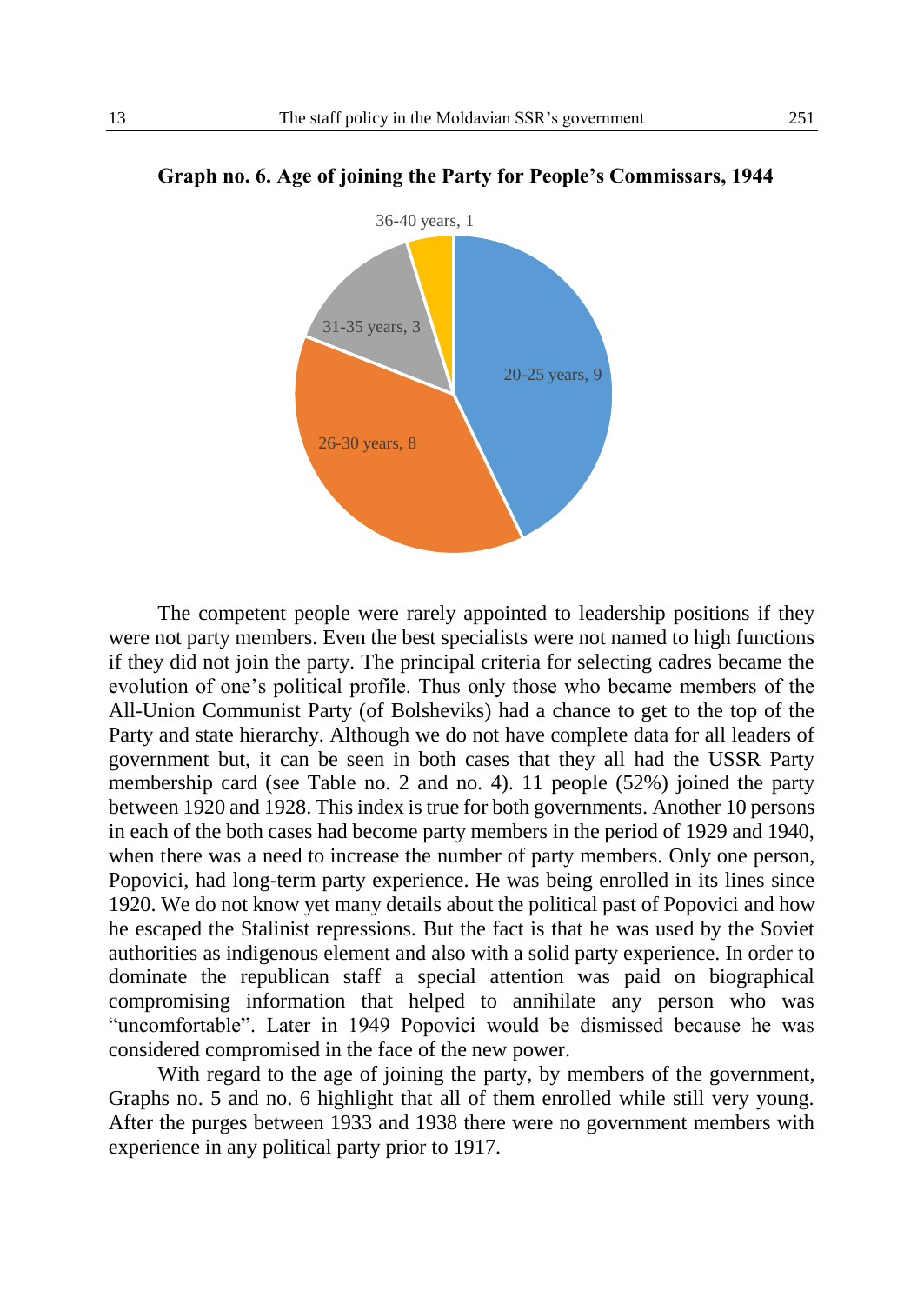It is noted that it was a limited access to functions within the party and state administration for the members of the illegal communist movement from Bessarabia, even if during the interwar period in Romania they had a loyal attitude to USSR. Some of the members of the Romanian Communist Party were executed during the Great Terror (E. Arbore, People's Commissar of Health, V. Holostenko, chief of propaganda and agitation of the Moldovan Regional Committee, H. Bogopolskiy, first Secretary of the Moldovan Regional Committee), others were sent to Romania to serve the interests of Moscow (A. Bârlădeanu, Minister of Foreign Trade, I. Chişinevschi, Secretary of the Central Committee of the Romanian Communist Party for propaganda and culture, L. Răutu, Secretary of the Central Committee of the Romanian Communist Party for ideology). In both cases these people were ably used at the appropriate time. In the case of MSSR no communist activist from Bessarabia hold any important post, being regarded with suspicion and constantly overlooked.







The social background emerged the main route for the new class and at the same time it was the basic criterion for obtaining the appropriate privileges. After the purges, the nomenklatura of the government took shape from the lower strata of the society. All the government officials promoted in the high position in 1940 and 1944 indicated that they had "healthy" social origin.<sup>28</sup> In 1940, 12 heads of People's

<sup>&</sup>lt;sup>28</sup> Often it was not so. Among the members of the nomenklatura were several cases of people with incorrect or incomplete data in their personal file about their origin. For instance, G. Akimov, F.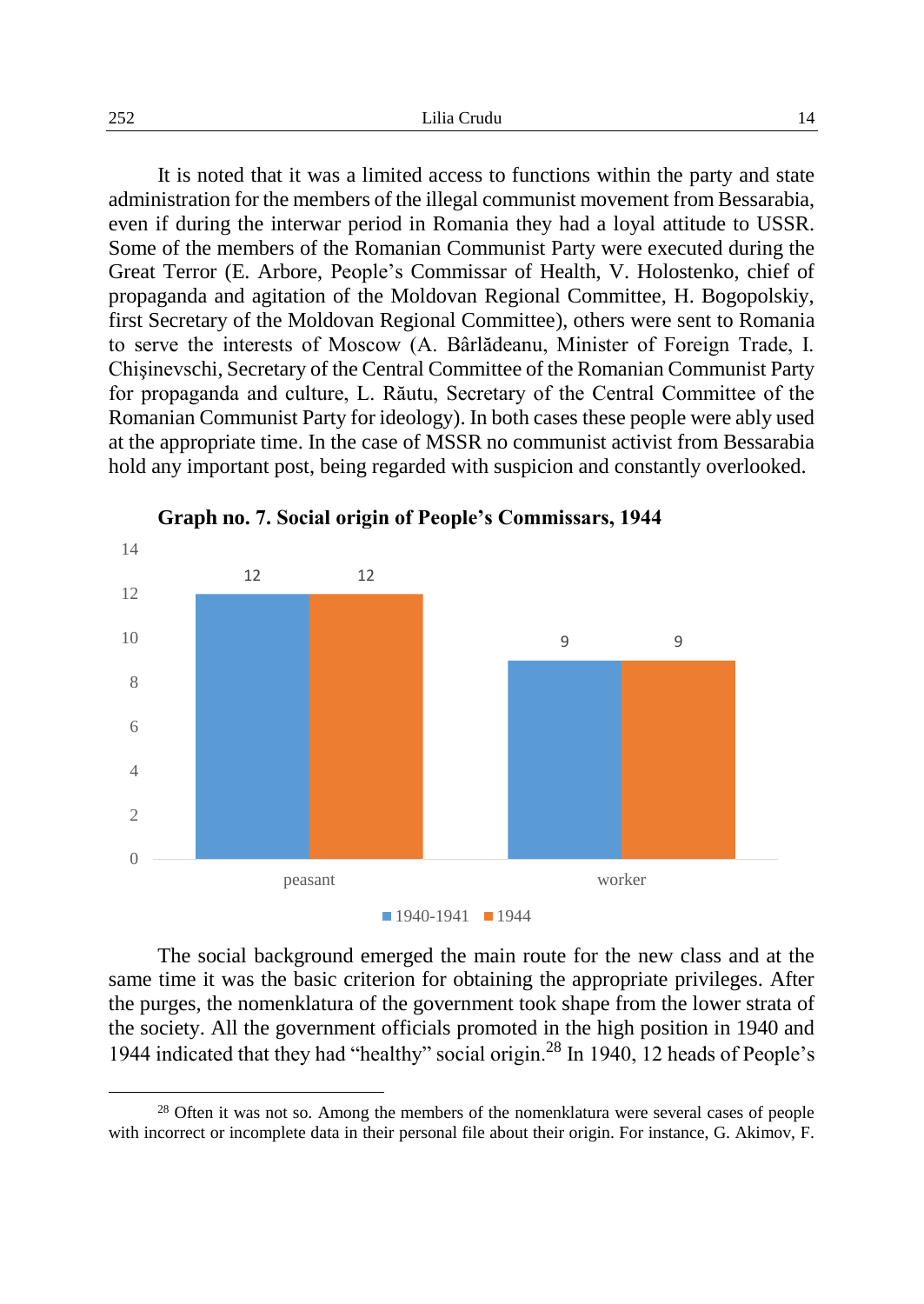Commissar indicated that they had peasants and 9 of them working-class origin. This index remained constant in 1944 (see Graph no. 7). In order to increase the percentage of the proletariat it was a common practice to indicate in the personal files a "workers" origin though in most cases those persons worked as cottagers at landowners.

Education, social background, and the social milieu from which the members of the government were selected had a considerable impact on the quality of governance. Only five people in 1940 and four persons in 1944 had been born in localities with urban elements, but they were peripheral. The other members of the government had been born in rural areas and regions.

**Graph no. 8. Ethnic composition of People's Commissars, 1940-1941**



Koval, N. Koval and others. See L. Crudu, Marginalii la biografia unui functionar de partid – Cazul lui Gherasim Rudi (Notes to the biography of a party functionary. Case study: Gh. Rudi), in M. Tarîță (coord.), Cadrele de partid şi sovietice din RASSM şi RSSM (1924-1956), Chişinău, Tehnica-Info, 2015, p. 9.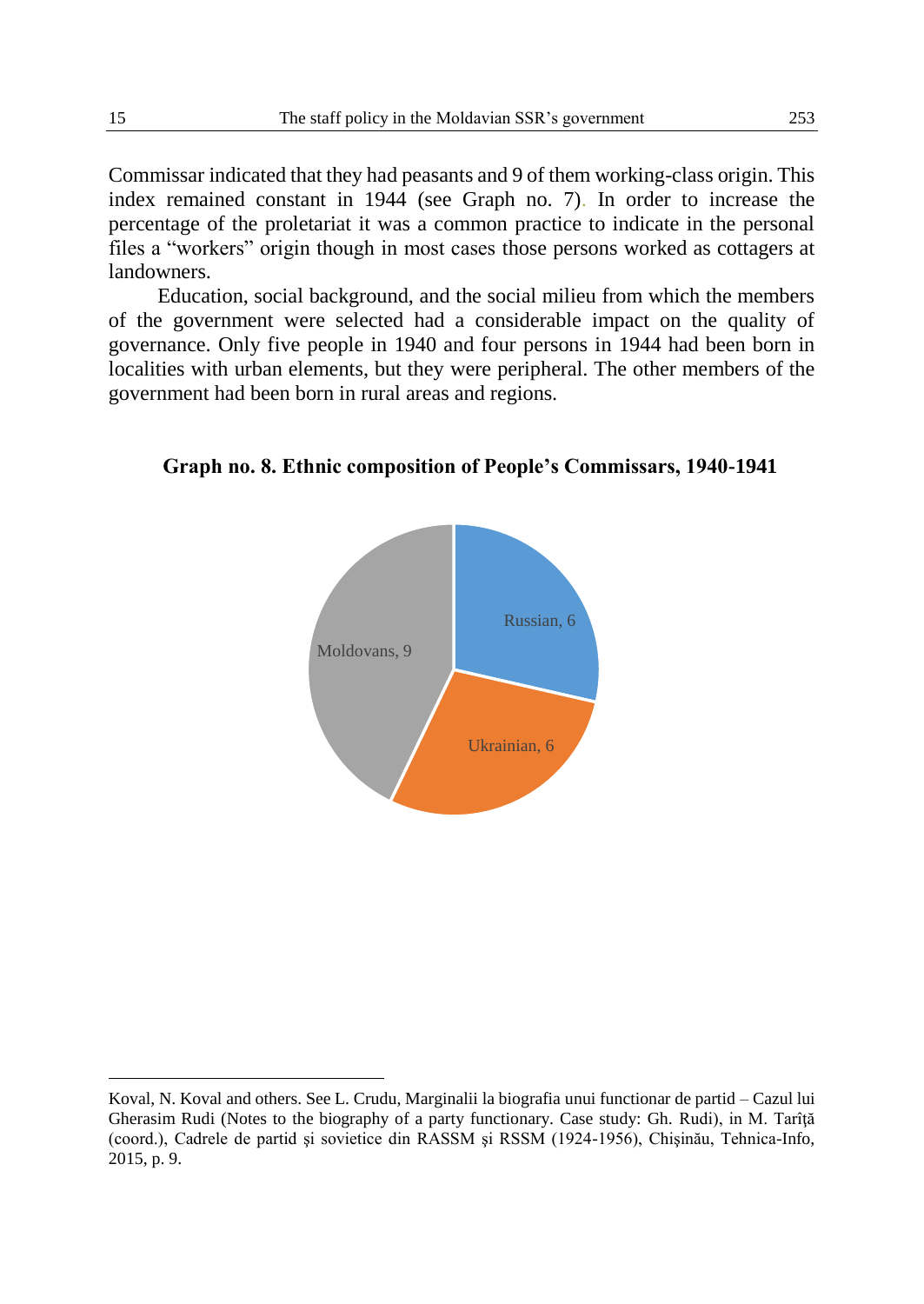

**Graph no. 9. Ethnic composition of People's Commissars, 1944**

In contrast to MASSR, in MSSR attracting local people in the party and state hierarchy was not a policy. Tables no. 2 and no. 4 shows that in 1940 and 1944 there were only three persons from Bessarabia. Out of these three, two had Russian ethnicity and left Bessarabia as young people (G. Akimov, People's Commissar of Trade and N. Mozolevsky, People's Commissar of Finance). It seems that only one ethnic Romanian, who declared himself as Moldovan was from Southern Bessarabia: V. Popovici, People's Commissar of the Local Industry, but he also left Bessarabia at a young age, similar to G. Akimov and N. Mozolevsky.

In the case of the nine people who declared that they were ethnic Moldovans, this statement was purely formal, and in fact their geographical origin was mentioned only in order to highlight the participation of the Moldovan element in the creation of the new formations. They were originally from Odessa, Lugansk, Kirovograd regions, and the districts from the left bank of river Dniester. They did not know and could not speak the so called Moldovan language. A very representative is the case of the P. Poloz<sup>29</sup> that declared himself as Moldovan from Herson region.

<sup>29</sup> In 1940-1941 P. Poloz was the Head of the executive committee of the Bălți district. In February 1941 at the First Congress of the Communist Party (of Bolshevik) of Soviet Moldova, P. Tereschenko, chief editor of "Moldova Socialistă" (Socialist Moldova) newspaper, analyzing the Communist Party of the Soviet Moldova highlighted that the Russians and the Ukrainians had the majority. Their knowledge the so called of Moldovan language was very poor. As example he mentioned P. Poloz that: ..... didn't posses enough good neither Russian, neither Ukrainian, neither Moldovan language …" Archive of Social and Political Organizations from Republic of Moldova, fund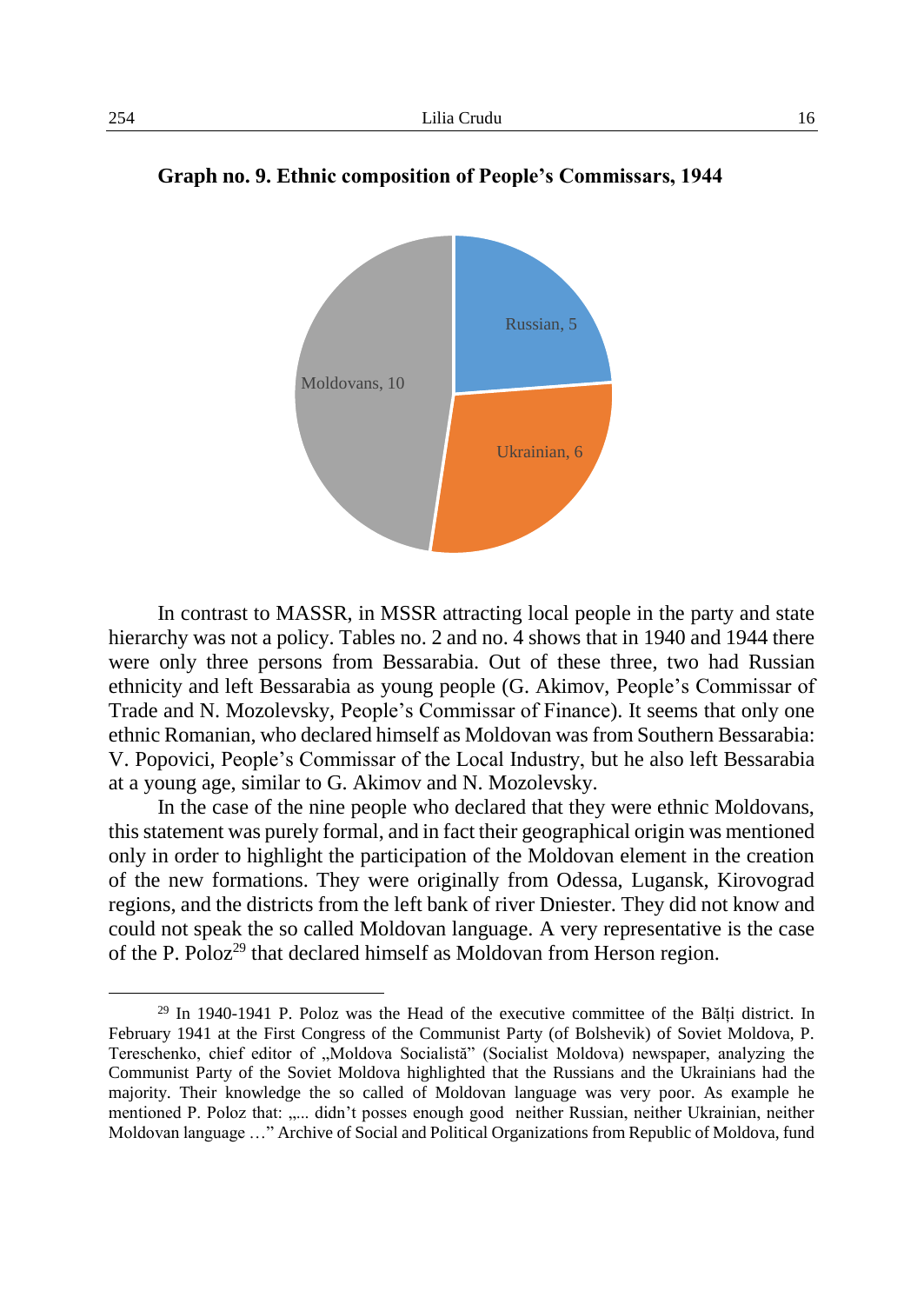

#### **Graph no. 10. People's Commissars' country of origin (1940-1941)**

**Graph no. 11. People's Commissars' country of origin (1944)**



<sup>51,</sup> inv. 1, f. 40, p. 48-54. Another remark was made by S. Zelenciuk, the Secretary for propaganda of the Central Commettee of the Communist Party (of Bolshevik) of Moldova in September 1940, speaking about the situation in the Soviet Moldova. He accentuated that in the MASSR were people that were in functions for rather a long period, some for 7 years, but anyway they did not possess the local language: "Not because they could not study the language but just because they did not have such a purpose, they did not want to do that. Some people came in RSSM from Kazahstan where they studied the local language just in two years. Why the staff that comes in the RSSM could not study the Moldovan language? Communication with us without [Moldovan] language is imposible". Archive of Social and Political Organizations from Republic of Moldova, fund 51, inv. 1, f. 2, p. 143-146.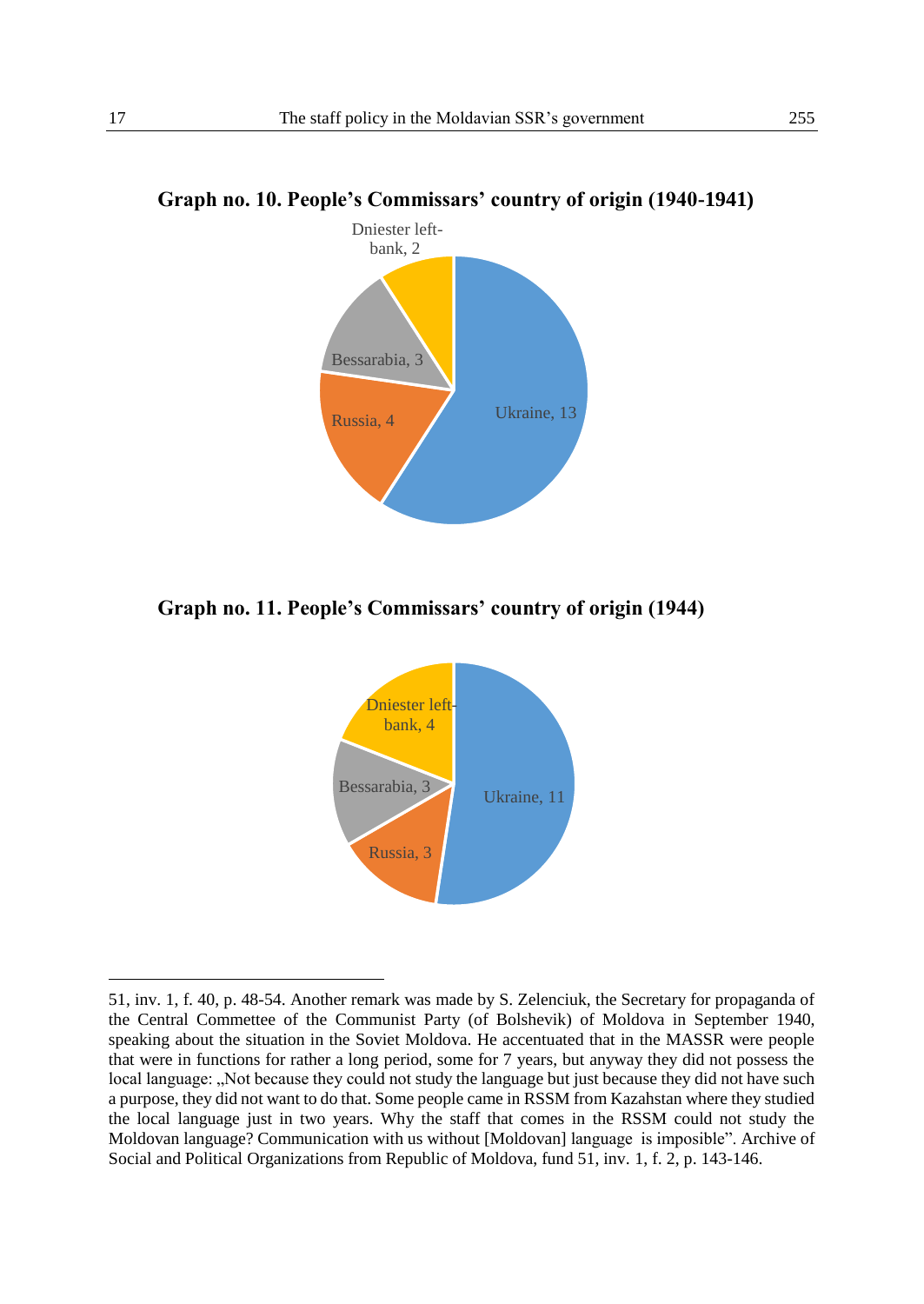The six Ukrainians in the structure of government in 1940 and 1944 came from the regions of Donetsk, Herson, Odessa, Summy, Harkov and Kirovograd. (see Table no. 4 for details). Three other people in the government's leadership in 1940 were of Russian origin, being from the regions of Smolensk, Amur and Voroshilovgrad (I. Bobanov, G. Antoseak, N. Sazykin). Another Russian, Soloviev, originated from Odessa region. This indicator remains constant for 1944, with the small detail of Samara taking the place of Voroshilovgrad (I. Bobanov, G. Antoseak, M. Markeev). From this point of view, the case of Antoseak, who declared himself ethnic Russian, is worth a note. He was born in Russia, in the Amur region, from a family sentenced for life to hard works in Siberia. His parents came, however, from the left bank of Dniester, Mokra village, Râbnița (Rybnitsa) district. Like in the case of V. Popovici he was considered indigenous.

We should mention that immediately after the war began, the issue of organizing an illegal partisan activity in Bessarabia was brought up. The active participation of the top leaders of the MSSR was expected. But organizing this activity turned out to be difficult because the officials refused to participate in it. Some good examples in this case could be: N. Koval, People's Commissar of Agriculture, V. Forş, People's Commissar of Education, L. Dyachenko, People's Commissar of Forest Industry, A. Butko, People's Commissar of State Control, F. Gonta, People's Commissar of Justice, N. Volkov, Head of the Department for Roads, S. Bondarchiuk, prosecutor of MSSR and others.

Some of these people were excluded from the party, removed from their positions and sent to court probably with the purpose of "education", or in order to mobilize the body of cadres of the Soviet administration. It was mentioned above that the vast majority of people declaring themselves Moldovans were originating from the left bank of Dniester or Odessa region as in the case of V. Forş, or S. Bondarchiuk. Their loyalty was questioned by Moscow in the soviet period. It was assumed that they knew the language of the natives or they had to learn it while being in the region (A. Butko). In reality things were different. Some got off only with the reprimand on party line, though later they were sent to the war and never returned  $30$ as in the case of V. Fors, F. Gonta, S. Bondarchiuk.<sup>31</sup>

<sup>&</sup>lt;sup>30</sup> Another example is the case of P. Borodin, First Secretary of the Central Committee of the Communist (Bolshevik) Party from Soviet Moldova in 1940-1941. In 1942 Borodin was dismissed from his position, like Forş, and sent to the front line, more than on the formal reason. He survived but did not return to the MSSR being held on the secondary positions in the apparatus of Ukrainian Communist Party.

<sup>31</sup> S. Bondarchiuk was prosecutor of MSSR in 1940-1941. He was born in 1905, in Plot village, Râbnița (Rybnitsa) district, left bank of Dniester, in a peasant family, declared himself as Moldovan,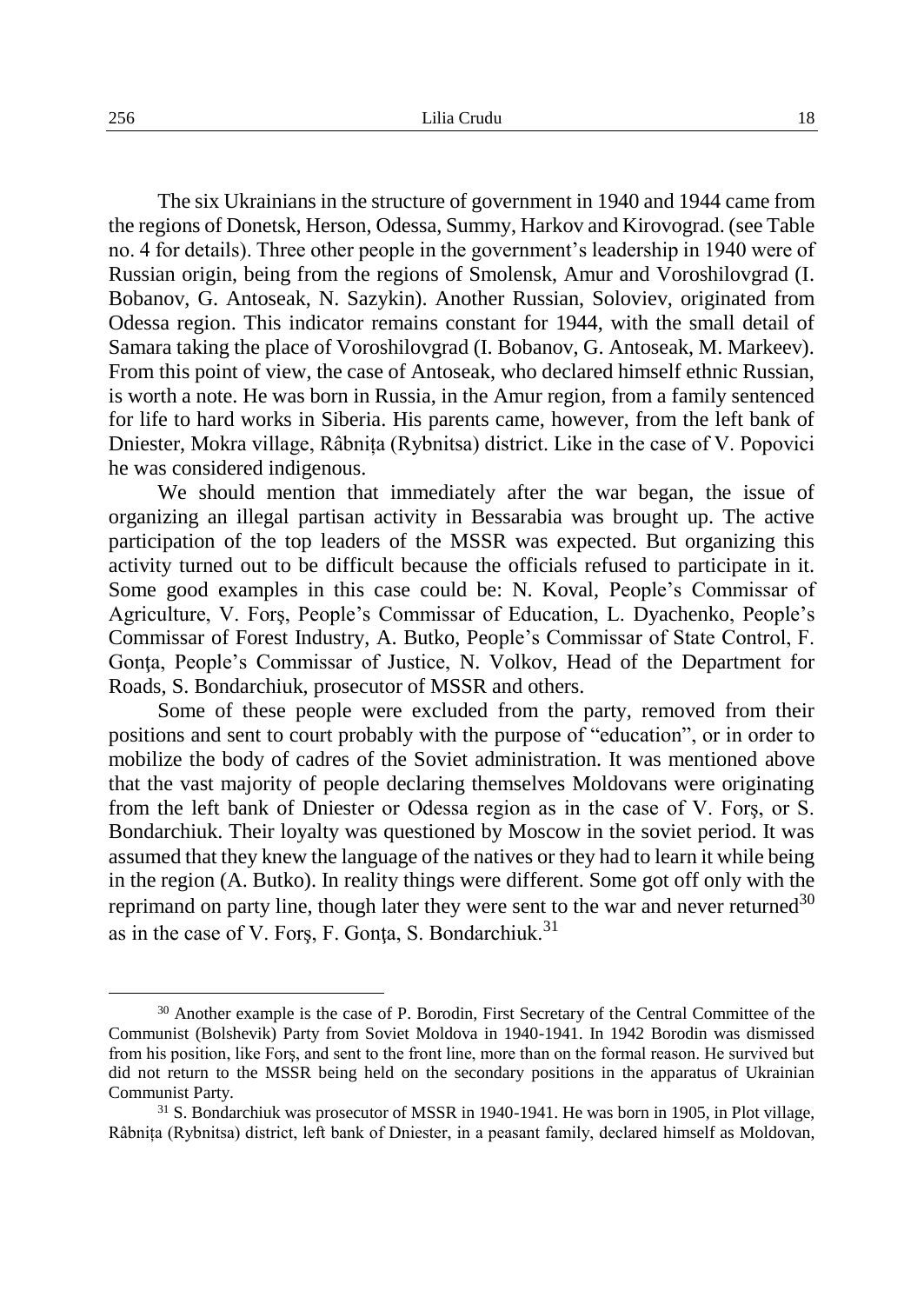During the war, five members of the MSSR Government of 1940–1941 were killed on the front.<sup>32</sup> Among them were V. Fors, People's Commissar of Education, G. Soloviev, People's Commissar of Motor Transport, N. Volkov, Head of the Department for Roads, F. Gonta, People's Commissar of Justice, S. Bondarchiuk, prosecutor of MSSR. Due to this fact executive positions at these Commissariats were free, being occupied in 1944 by the deputies that were promoted from within, or by other referred persons. At the position of People's Commissar of Justice of MSSR was appointed V. Bondarenko, former deputy of People's Commissar of Justice; at the position of Prosecutor was named F. Donchenko, former deputy prosecutor; at the position of the Head of the Department for Roads was named I. Moskovko, former Empowered People's Commissariat for material provision of the USSR for MSSR; The People's Commissar of Transport became N. Bezrodny; the position of People's Commissar of Education was named M. Radul former headmaster of the Pedagogical Institute. Advancement of some government members in 1944, such as K. Țurcan or V. Damaskin, may be explained by their activ participation in partisan movements along with Gh. Rudi and L. Dyachenko, when major part of high party functionaries refused to take part in partisan activity.

It is necessary to mention that from 21 People's Commissars from 1940–1941, 12 persons (57%), the head of the government included, were in the list of government executives in 1944 (T. Konstantinov, G. Akimov, G. Antoseak, I. Bobanov, L. Dyachenko, N. Koval, N. Mozolevsky, V. Popovici, A. Varvaretskaya, I. Moskovko, A. Shevchenko, Ya. Kushnarev).

We have to emphasize that the following period (1945-1950) the basic staff of the Government of 1940-1941 suffered significant changes: T. Konstantinov<sup>33</sup>, I. Bobanov<sup>34</sup>, and A. Shevchenko<sup>35</sup> were reprimanded and dismissed from their functions în summer 1945. In May 1946 N. Mozolevsky<sup>36</sup> also lost his position. In

Party member since 1926. In 1935 he was excluded and then reestablished in the Party. He was excluded from the Party for the second time in 1941.

 $32$  National Archive of the Republic of Moldova, fund 2948, inv. 1, f. 18, p. 207-233; f. 23, p. 68-70; f. 22, p. 35; Archive of Social and Political Organizations from Republic of Moldova, fund 51, inv. 38, f. 1367, p. 4, 53-55.

<sup>&</sup>lt;sup>33</sup> T. Konstantinov was strongly reprimanded in July 1945 for the abuse of power and transferred to an insignificant function of the Head of the Department of Information and Statistics in the Presidium of the Supreme Soviet of the MSSR.

<sup>&</sup>lt;sup>34</sup> On June 7, 1945 Bobanov was also reprimanded and the reason was rather formal. He was accused for irresponsibility in construction of public baths in rural regions. After that he was transferred to a lower position – Head of the Medical-Sanitary Directions no. 4, a medical unit for the soviet elite.

<sup>35</sup> In June 1945, A. Shevchenko, People's Commissar of Municipal Economy was dismissed from this function and named the Secretary of Party Committee of Krasnoarmeysk District of Chișinău.

 $36$  On May 20, 1946 N. Mozolevsky was reprimanded for  $\dots$  non-observance of the tax policy and insufficient taxation of merchants and craftsmen, violation of the tax policy and insufficient purification of fiscal institutions." In June 1946 he was dismissed from the function of the People's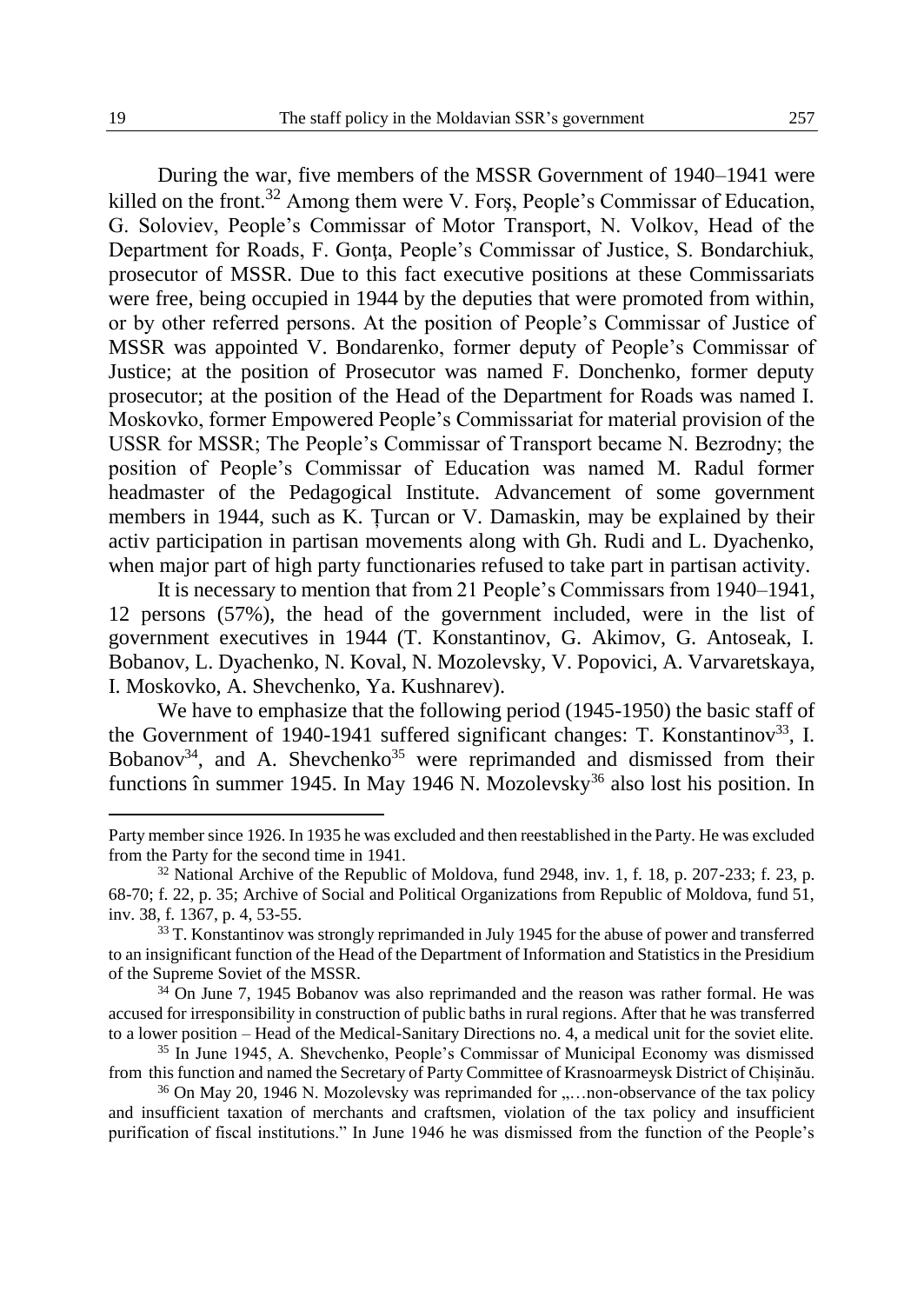1948 Ya. Kushnarev died. The cause and the circumstances of his death are unknown. V. Popovici $37$  was reprimanded and lowered in function in summer 1949. În 1946 just N. Koval managed to obtain the highest position in the Communist Party (of Bolshevik) of Soviet Moldova – Prime Secretary of the Central Commettee of the Communist Party (of Bolshevik) of Soviet Moldova. But in 1950 he was replaced by L. Brejnev and the following periods had only the secondary positions.

Thus in 1950 in the executive body of the MSSR remained just four persons from initial staff: G. Akimov, A. Varvaretskaya, G. Antoseak, and L. Dyachenko. G. Akimov<sup>38</sup> and A. Varvaretskaya<sup>39</sup> were dismissed in 1951. Only two persons from the initial Government composition managed to preserve their functions till 70's - G. Antoseak, and L. Dyachenko.

In order to make a complete general image of the government executives from 1940–1941 and 1944 we can mark some dominant characteristics:

- 1. Referring to the age structure, we can mention that during 1940–1941, the 30–40 years old cohort enjoyed an overwhelming majority (83%). In 1944 the same age category constituted only 52% and represented a relatively young group (being aged comparatively to the previous period and being part of the 41–45 years old cohort).
- 2. The education level was very low. In the Government of 1940–1941 just 7 persons (33%) had completed higher education, and for 1944 this indicator declined dramatically down to 19%.
- 3. Though in both cases it was declared that the local elements had priority in entering the power structures, in reality in 1940 as well as in 1944 among the government leaders there was just one single local element (Moldovan as declared in personal files but most probably Romanian) from the south region of Bessarabia (Izmail County) – V. Popovici. In other words national cadres were presented in the power structures just symbolically. It is quite

Commissar of Finance and transferred to State Planning Committee (Gosplan) as a vice president. Though he claimed for the cancellation of this reprimand as it was too severe, it was cancelled only in April 1947.

<sup>&</sup>lt;sup>37</sup> On August 9, 1949 V. Popovici was eliberated from the function and reprimanded because baptized his children. During the period between October 1949 and 1961 was lowered in functions being named Director of wine factory of champaigne industrial complex, and later Director of Prosthesis factory.

<sup>&</sup>lt;sup>38</sup> After the dismissal G. Akimov was transferred within the government apparatus as the Head of Forestry and Fuel industry group.

<sup>39</sup> On April 17, 1951 Varvaretskaya was dismissed from her function for the penetration of the ., hostile political and social elements" in the ministry apparatus and also for insufficient function of the Ministry. Later in 1951-1953 she was sent to the Republican Party School and after that had only insignificant functions.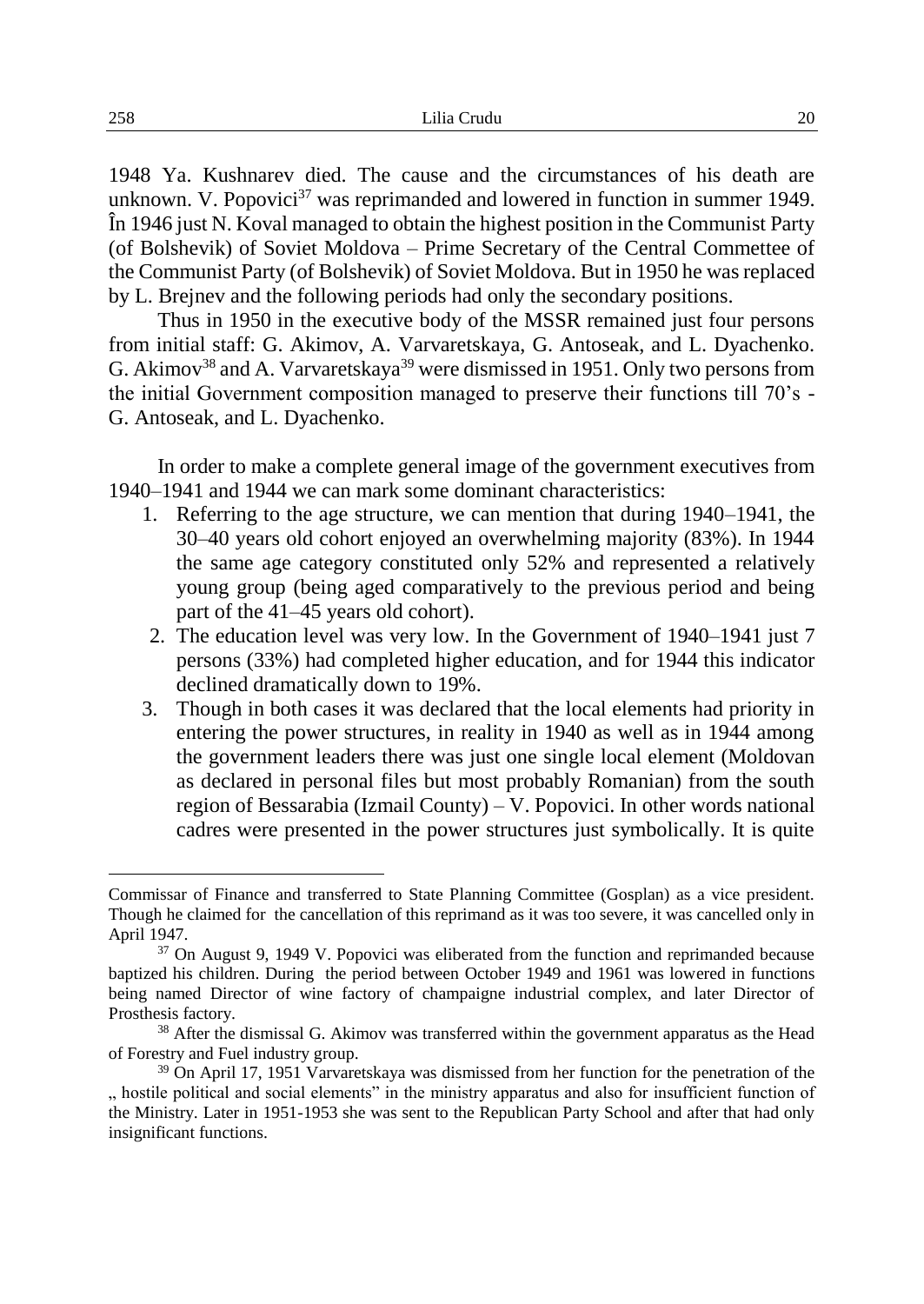evident that the Party apparatus as well as the soviet institutions of the MSSR were lack of indigenous cadres. Along with the representatives from outside the MSSR such as T. Konstantinov, A. Butko, M. Radul, F. Gonta, L. Dyachenko and others, natives from the Dniester left bank were promoted in key positions as well. Among them were V. Forş, N. Koval, N. Mozolevsky, A. Varvaretskaya, K. Ţurkan, Ya. Kutkovetsky and others. Despite all the support from these staff the quality of management was still very low.<sup>40</sup> The transfer of cadres, mainly Russians and Ukrainians (I. Bobanov, N. Sazykin, P. Pokatilov, A. Shevchenko, S. Samarkin, Ya. Kushnarev, I. Moskovko and others) that represented about 57% of the government members mentioned in this article, was one of the main principles used by the central power in the staff policy.

4. Regarding the party membership we can see that in both cases the key positions in the Government of 1940 and 1944 were occupied by representatives of the Communist Party from all USSR. It is necessary to mention that V. Popovici, as it was mentioned before, had the longest experience in the Party, being its member since 1920. In 1917–1918 he fought in the Civil War in Russia as member of the Kotovski (Kotovsky) detachment.

Neither in 1940, nor in and after 1944, members of the illegal Bessarabian Communist movement that were actually members of the Romanian Communist Party were not accepted in the upper echelons of the Communist Party and state administration of Soviet Moldova. These persons were treated with mistrust and suspicion. A different situation can be observed in some Baltic countries, where former clandestine members of the Communist Party were becoming official leaders of the local Communist parties. Moreover they were occupying their positions for a rather long period. One of them was Antanas Sniečkus, Head of the Lithuanian Communist Party that had been taking this position from 1940 to 1974. In Latvia, Jānis Kalnbērzinš, Head of the Latvian Communist Party, left his position in 1959. A reserved attitude of the Soviet regime is also explained by the fact that, despite the fact that a large part of the communist activists from interwar Bessarabia were much easily accepted by local population because they knew the specific of local life,

<sup>40</sup> The destiny of Efim Verlan, Head of the Supreme Court of Justice in 1940 and 1944–1945, as member of the high echelons of the nomenklatura, is another very representative case. He was born in 1907, in Cocieri village, Dubăsari district, Left bank of Dniester, had secondary incomplete education, declared himself as Moldovan, as well as all other government members from the left bank of Dniester. In October 1945 he was reprimanded and dismissed, being transferred to a lower position – Deputy of the Head of a Department of Government. The name of the Department is not indicated. On July 25, 1946 he died in the line of duty. Details of the accident were not described in the archive documents.